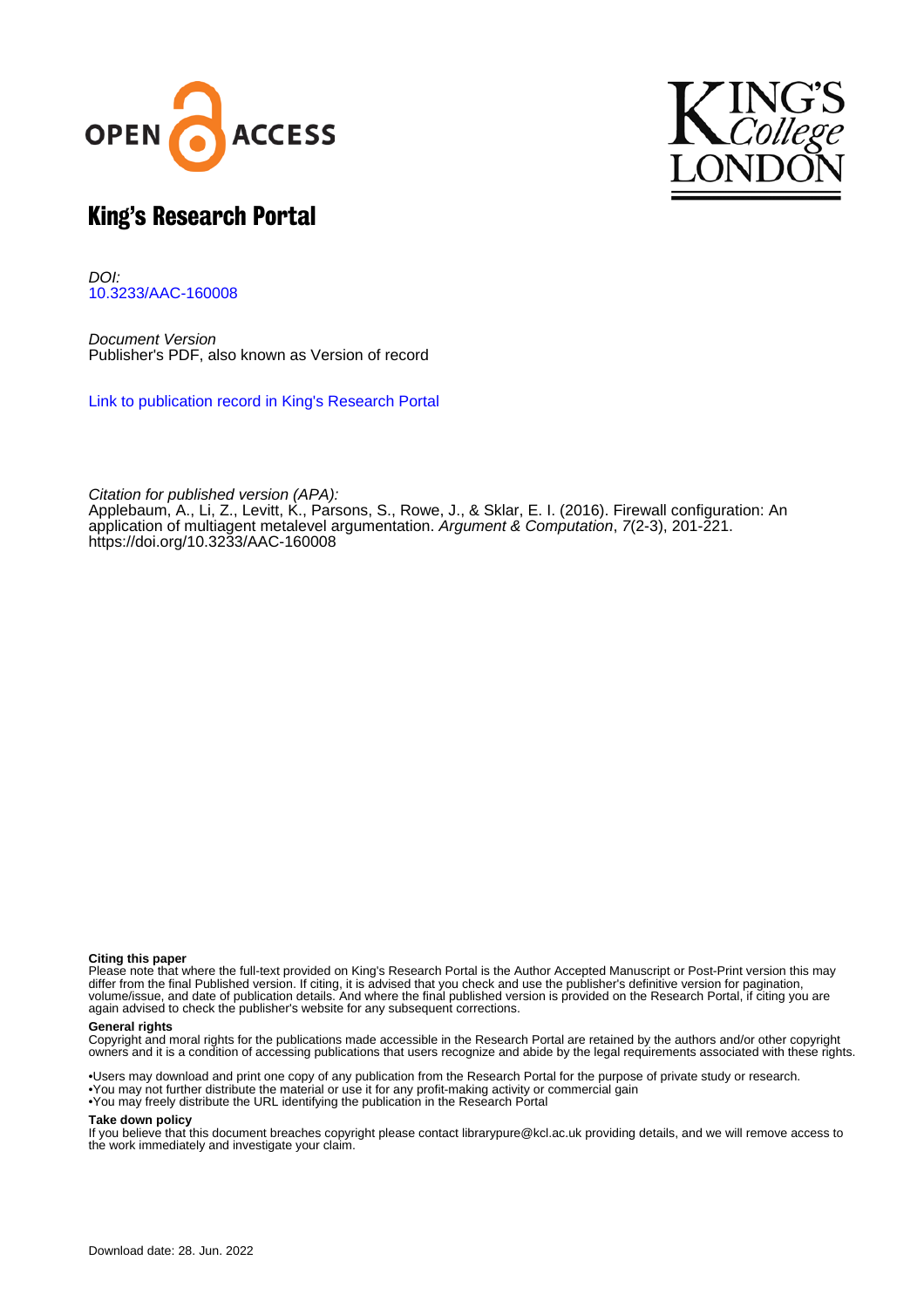# Firewall configuration: An application of multiagent metalevel argumentation

<span id="page-1-1"></span><span id="page-1-0"></span>Andy Appleb[a](#page-1-0)um<sup>a</sup>, Zimi Li<sup>b</sup>, Karl Levitt<sup>[c](#page-1-2)</sup>, Simon Parsons<sup>[d](#page-1-3),[∗](#page-1-4)</sup>, Jeff Rowe<sup>[c](#page-1-2)</sup> an[d](#page-1-3) Elizabeth I. Sklar<sup>d</sup> <sup>a</sup> *The MITRE Corporation, McLean, VA 22102, USA* <sup>b</sup> *Department of Computer Science, The Graduate Center, City University of New York, New York, NY 10016, USA* <sup>c</sup> *Department of Computer Science, University of California, Davis, CA 95616, USA* <sup>d</sup> *Department of Informatics, King's College London, Strand, London WC2R 2LS, UK*

<span id="page-1-3"></span><span id="page-1-2"></span>**Abstract.** Firewalls are an important tool in the assurance of network security. Packet filtering firewalls are configured by providing a set of rules that identify how to handle individual data packets that arrive at the firewall. In large firewall configurations, conflicts may arise between these rules. Argumentation provides a way of handling conflicts such that their origin is illuminated, and hence can help a system administrator understand the effects of a given configuration. To show how argumentation might help in this domain we examine the use of a system of metalevel argumentation for firewall configuration, showing how it makes conflicts and their origins clear, and showing how different instantiations of a metalevel argumentation system provide alternative ways to resolve conflicts.

Keywords: Metalevel argumentation, network security, firewall

### **1. Introduction**

Assuring network security is a major problem today. It is a problem that is considered both in academic computer science, which aims to come up with new techniques for securing networks, and in the practical world of information technology, where system administrators struggle to prevent unauthorised users from breaking into the networks that they manage. Firewalls, first introduced in 1987 [\[25](#page-20-0)], are one of the core components of a network security implementation. A *firewall* is a combination of hardware and software that isolates an organization's internal network from the Internet at large, allowing some packets to pass through and blocking others [\[27](#page-20-1)]. The decision about which packets to pass and which to block is made according to some *policy*, and the *configuration* of a firewall is the business of implementing this policy.

As we will discuss below, firewall policies are set by specifying a set of rules, and there are a number of well-recognised problems in doing this. These problems relate to rules conflicting, having domains that overlap, and include redundancy (where the effect of a policy differs from that intended because some rules can never have any effect). Such *anomalies* arise from the complexity of setting up firewall policies in complex environments such as large organisations, especially when different parts of the overall firewall policy are set by different individuals.

1946-2166/16/\$35.00 © 2016 – IOS Press and the authors.

<span id="page-1-4"></span><sup>\*</sup>Corresponding author. E-mail: [simon.parsons@kcl.ac.uk.](mailto:simon.parsons@kcl.ac.uk)

This article is published online with Open Access and distributed under the terms of the Creative Commons Attribution Non-Commercial License (CC BY-NC 4.0).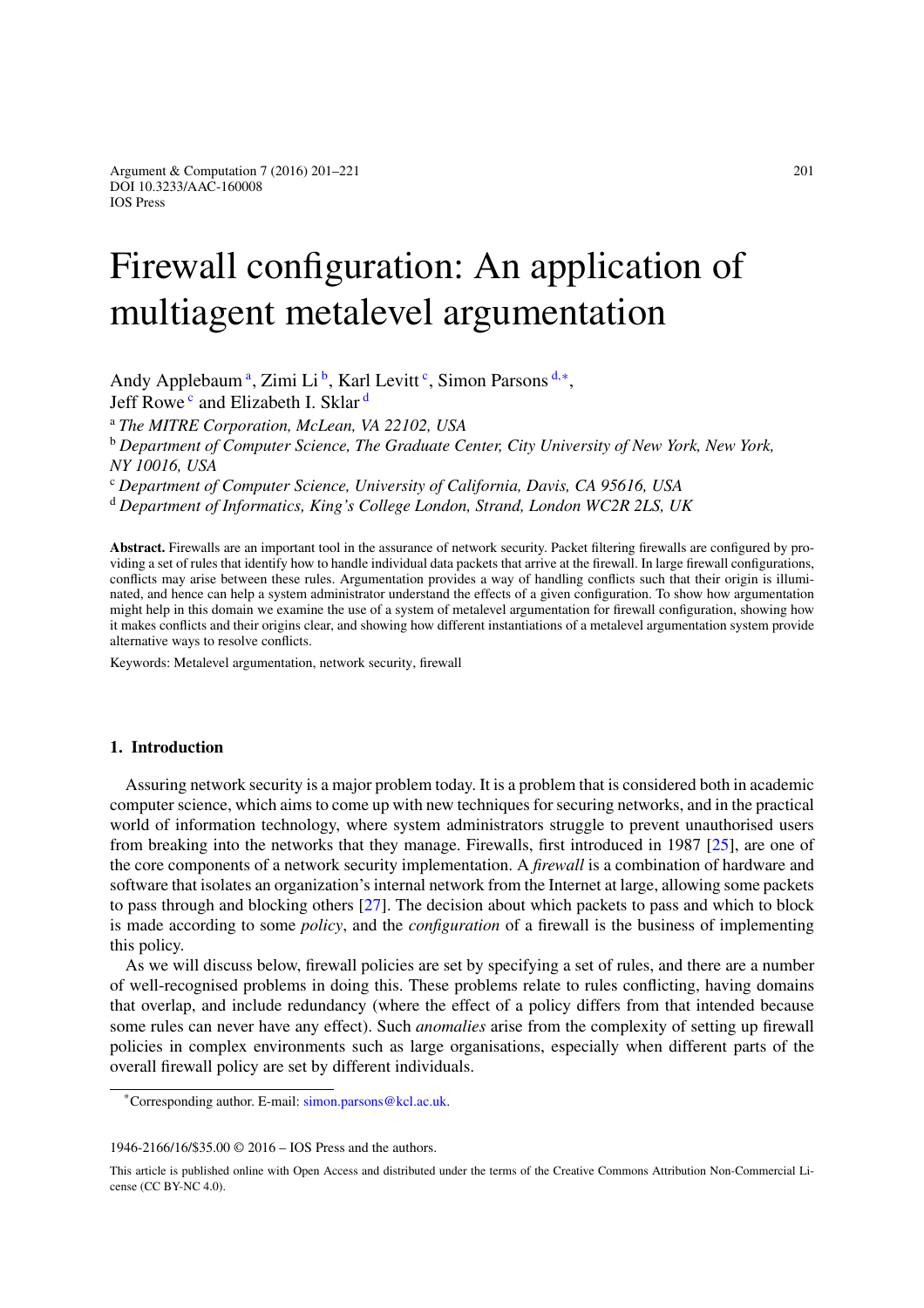In this paper, we discuss how an argumentation-based framework can be used to analyse a firewall policy. In particular, we examine the use of the metalevel argumentation framework of [\[32](#page-20-2)], choosing this system as the basis of our investigation because we believe that the metalevel reasoning about the acceptability of arguments helps to make the reasons for conflict between policies especially clear, and makes it easy to understand how different strategies for resolving such conflicts work.

The remainder of this paper is organised as follows. Section [2](#page-2-0) provides a brief introduction to firewalls and issues in their configuration. Section [3](#page-5-0) introduces the specific metalevel argumentation system that we employ. Section [4](#page-8-0) describes several ways in which this metalevel system can be used to represent firewall configurations and potentially resolve conflicts in the firewall rules. Section [5](#page-17-0) discusses related work. Then Section [6](#page-18-0) concludes.

#### <span id="page-2-0"></span>**2. Problems in firewall configuration**

There are different types of firewall which function in different ways – packet-filtering firewalls, application/proxy firewalls, and network address translation. Packet-filtering firewalls operate at the network layer, not allowing packets to pass through the firewall unless they match the established policy rule set. Routers can provide a very common form of packet-filtering firewall. Packet-filtering usually makes decisions based on the following characteristics:

- Source and/or destination  $IP<sup>1</sup>$  $IP<sup>1</sup>$  $IP<sup>1</sup>$  addresses
- Source and/or destination port numbers
- Protocol types
- Other parameters within the IP header

A network administrator configures the firewall based on the policy, for example blocking and allowing packets based on what protocol they match and which IP address they have as their destination. A schematic of a packet-filtering firewall is given in Fig. [1.](#page-2-2) Here the firewall is implemented by router *R*, which implements policy *P*. This inspects and filters incoming packets, aiming to remove any that attempt to attack internal hosts, and outgoing packets, both preventing users from accessing unauthorised resources outside the firewall and preventing attacks on external hosts from within the firewall.



<span id="page-2-2"></span>Fig. 1. A packet-filtering firewall.

<span id="page-2-1"></span><sup>1</sup>Internet Protocol.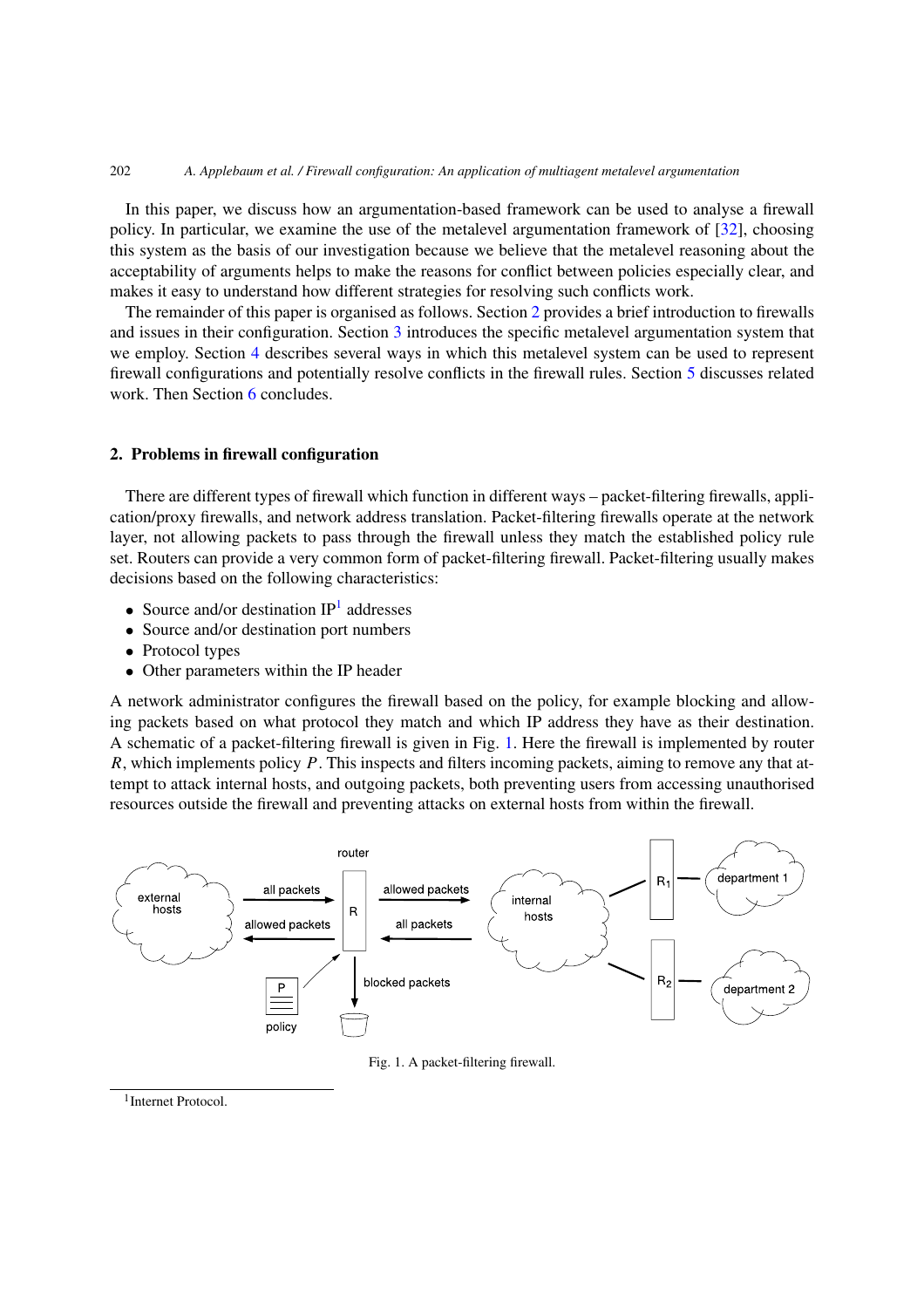Application firewalls, as indicated by the name, work at the application layer. These devices act as proxy machines for requested services. Requests are sent to a proxy machine, which then makes those requests to the Internet on behalf of the local client. A proxy machine acts as a buffer between "bad" remote users and the internal network client machines. Network address translation (NAT) also operates at the network layer, providing the capability to change the source and/or destination IP address. This is common when a private address space is used internally. The simplest type of NAT provides a one-toone relationship between inside and outside IP addresses. In this type of NAT, only the IP header related to the IP address needs to be changed. The rest of the packet can be left unchanged. In the remainder of this paper, we concentrate on packet-filtering firewalls, but we believe that the techniques developed here could be applied to the other types we have listed above.

Table [1](#page-4-0) lists some possible polices for a packet-filtering firewall and how they could be implemented. In particular, each row of Table [1](#page-4-0) presents a rule for a single packet. A set of such rules makes up a firewall configuration. The first column in Table [1](#page-4-0) numbers the rule for reference. The second column states the policy that the rule is intended to implement. The third, fourth, fifth and sixth columns break the policy implemented by a rule into the action that the firewall can perform (block or allow the packet) and the data that is available about each packet (the protocol it relates to, the source IP address, and the port the packet arrives at). The final column shows how a given rule would be implemented in the Linux iptables utility.

If a firewall were to be implemented with this set of rules, when a packet comes in it would be checked against rule 1. If rule 1 applied to that packet, then the action specified by rule 1 would be taken. Otherwise, the packet would be compared to rule 2. This process is repeated until one of the rules correctly specifies the packet; the first rule that does is the one that's applied, ignoring all rules after it. If no rule matches an incoming packet, some default rule (which might, for instance, be to let the packet pass since there is no specific rule to block it), would be applied. Imagine a packet arriving that uses TCP, coming from 55.55.55.55 on port 80. Rule 1 specifies blocking it, while rule 2 says to allow it. Since rule 1 is positioned before rule 2, the ultimate action is to block, but it is clear that there is some kind of a conflict occurring. As another example, a packet using UDP from 55.55.55.55 on port 53 would be blocked; while three of the rules say to block it, only the first one is actually "enforced".

The situations highlighted in both of these examples could be considered problematic, and both are what [\[2](#page-19-0)] calls an *anomaly* in a firewall policy. [\[2\]](#page-19-0) defines four anomalies in terms of relations between rules:

**Shadowing** Rule *a* is said to shadow rule *b* if *a* has higher-priority than *b*, *a* and *b* specify different actions, and every packet that satisfies *b* also satisfies *a*.

In shadowing, the two rules are in conflict on *every* packet that the rules apply to.

**Correlation** Rule *a* and *b* are correlated if *a* and *b* specify different actions and some packets that satisfy *a* also satisfy *b* and vice versa.

In correlation, the rules conflict on *some* packets that the rules apply to.

**Redundancy** Redundancy occurs in two cases. In the first case, redundancy occurs if two rules *a* and *b* are such that all packets that satisfy *a* satisfy *b*, *a* and *b* specify the same action, and *b* is higher priority than *a*.

In the second case, redundancy occurs if all packets that satisfy *a* also satisfy *b*, *a* and *b* specify the same action, *a* is higher priority than *b*, and *a* is not involved in any correlation anomalies. In both cases of redundancy, the lower priority rule will never be applied.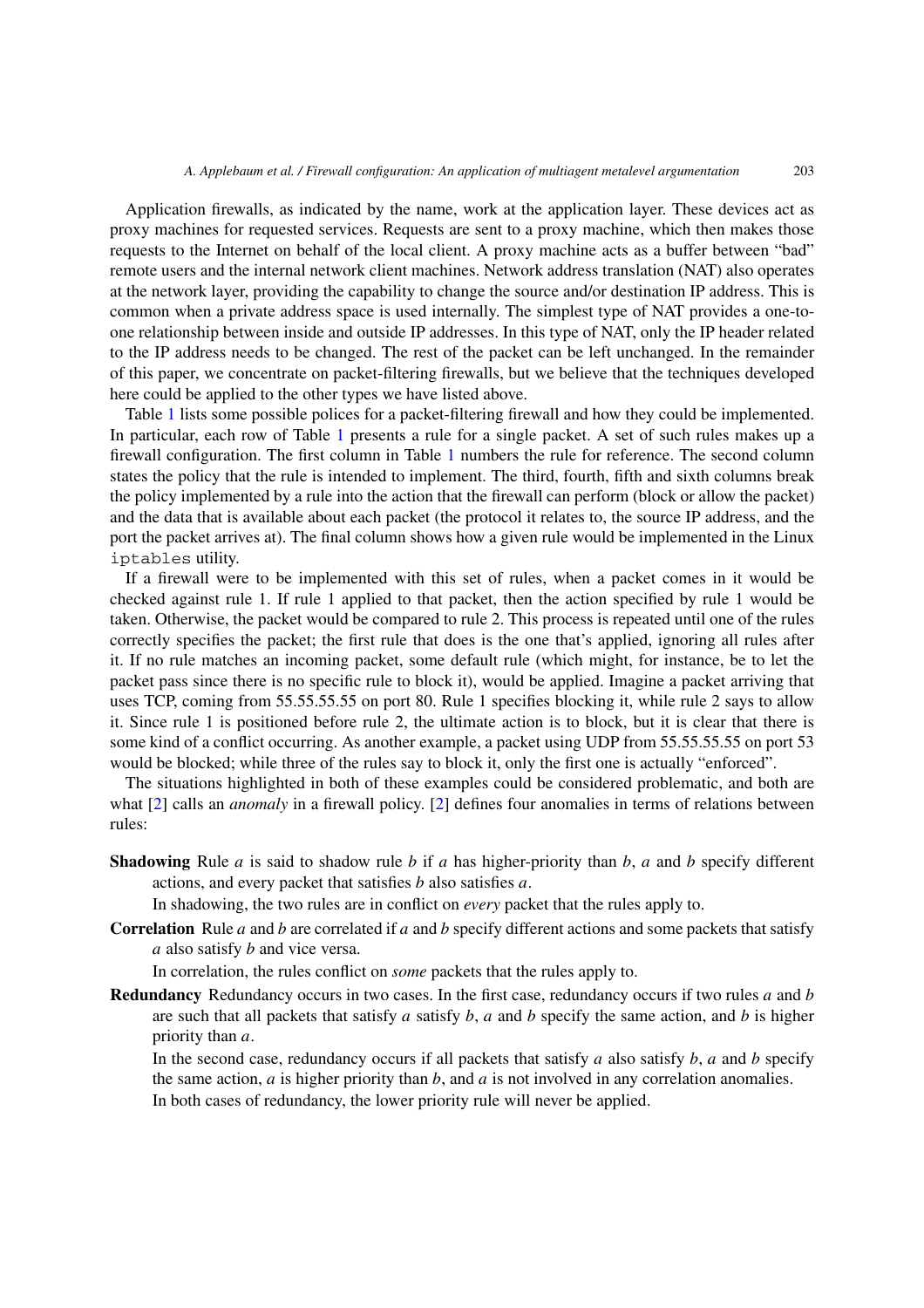<span id="page-4-0"></span>

|      |                           |                                                                                                                                                 |            | Table 1                       |             |                                                                                                                                                                         |
|------|---------------------------|-------------------------------------------------------------------------------------------------------------------------------------------------|------------|-------------------------------|-------------|-------------------------------------------------------------------------------------------------------------------------------------------------------------------------|
|      |                           |                                                                                                                                                 |            |                               |             | Examples of firewall polices and corresponding filtering rules. Each row lists an example of what might be required of a firewall, the corresponding firewall settings, |
| Rule |                           | and the implementation of these settings using the Linux iptable utility. The * symbol indicates a wildcard, indicating any value is acceptable |            |                               |             |                                                                                                                                                                         |
|      | Policy                    | Action                                                                                                                                          | Protocol   | Firewall setting<br>Source IP | Source port | Linux implementation                                                                                                                                                    |
|      | Block a malicious sender  | <b>Block</b>                                                                                                                                    | $\ast$     | 55.55.55.55                   | $\ast$      | iptables - A INPUT - p 0 - s 55.55.55.55 - j DROP                                                                                                                       |
|      | Allow Web services        | Allow                                                                                                                                           | <b>TCP</b> | $\ast$                        | 80          | iptables - A INPUT - p tcp - dport 80 -j ACCEPT                                                                                                                         |
|      | <b>Block DNS</b> services | <b>Block</b>                                                                                                                                    | <b>UDP</b> | $\ast$                        | 53          | iptables - A INPUT - p udp - dport 53 - j DROP                                                                                                                          |
|      | <b>Block all</b>          | <b>Block</b>                                                                                                                                    | $\ast$     | $\ast$                        | $\ast$      | iptables - A INPUT - p 0 -j DROP                                                                                                                                        |
|      | Allow FTP services        | Allow                                                                                                                                           | <b>TCP</b> | $\ast$                        | 21          | iptables -A INPUT -p tcp -dport 21 -j ACCEPT                                                                                                                            |
|      |                           |                                                                                                                                                 |            |                               |             |                                                                                                                                                                         |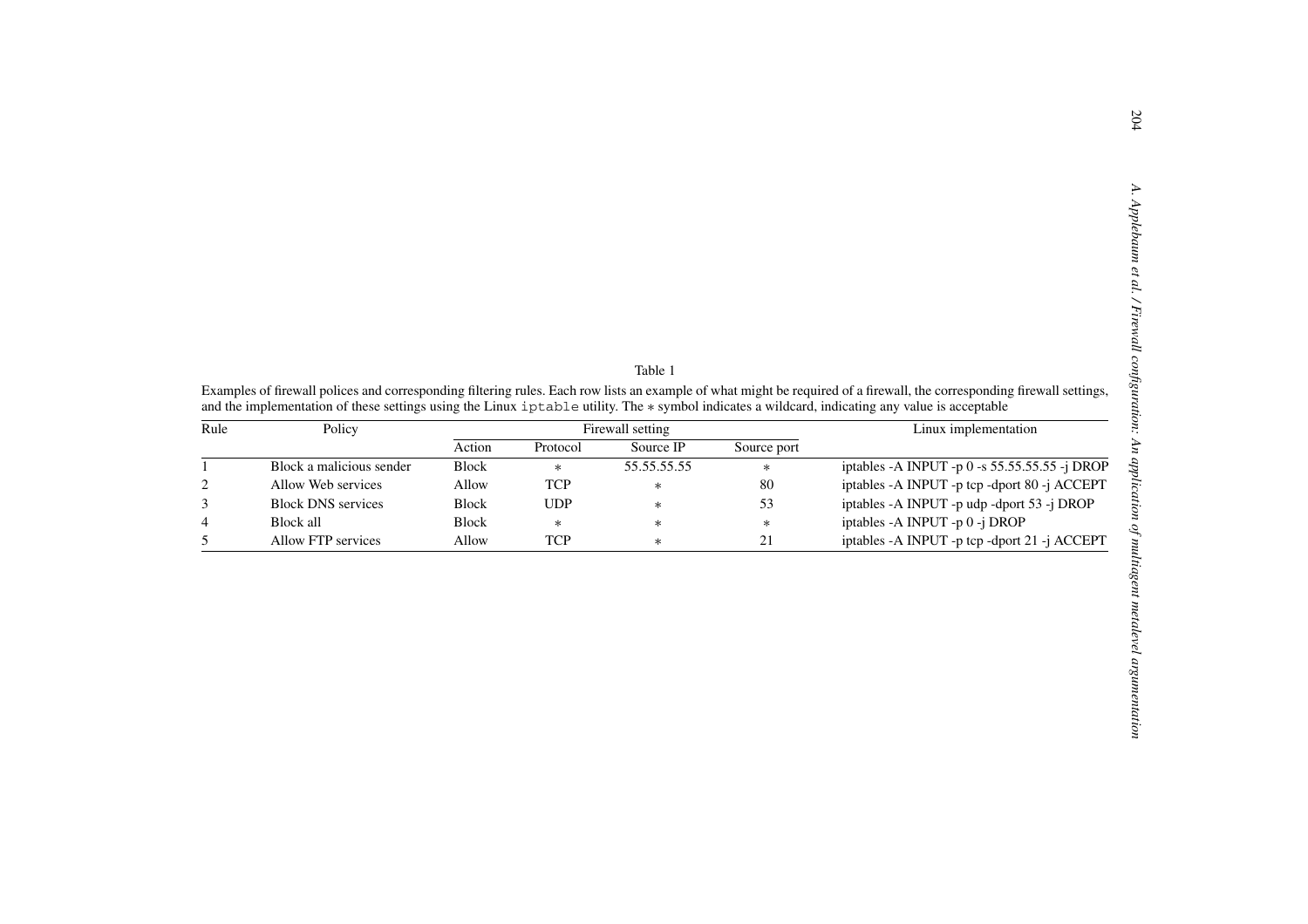**Generalization** Rule *a* is said to generalize rule *b* if *b* has higher priority than *a*, *a* and *b* specify different actions, and every packet that satisfies *b* also satisfies *a*.

In generalization there is shadowing but the conflict is resolved by the priority.

In the example in Table [1,](#page-4-0) rule 4 shadows rule 5, since every instance of rule 5 is also an instance of rule 4, and they specify different actions. Rule 1 and rule 2 are correlated, since a TCP packet from 55.55.55.55 on port 80 is an instance of both rule 1 and rule 2, and they specify different actions. Rule 4 generalizes rule 2, since every instance of rule 2 is also an instance of rule 4, and they specify different actions. Rule 3 is redundant because every instance of rule 3 is also an instance of rule 4, and they specify the same action.

Now, in a small set of firewall rules such as these, it is easy enough to detect and fix anomalies. However, firewalls, especially in large organizations with many machines on a network, can include many hundreds of rules. In such a case, detection and correction of anomalies is much harder. The problem is even more complex when firewalls are composed of different components, each requiring some part of a policy that is applied to a whole organisation, and as we shall discuss below, one can easily imagine scenarios in which decisions about whether to accept or reject specific packets requires complex reasons that need to combine information from a group of autonomous individuals. See [\[13\]](#page-19-1) for a similar scenario in the domain of B2B applications. It is the need to deal with these complicated cases that is the reason we are using argumentation. In the remainder of the paper, we will describe how this can be done. In particular, we will use the *metalevel* approach presented in [\[32](#page-20-2)] since it provides a general approach to handling anomalies.

#### <span id="page-5-0"></span>**3. Metalevel argumentation**

The metalevel argumentation framework of [\[32\]](#page-20-2) is constructed on top of the standard Dung framework [\[20](#page-20-3)]. The idea is to make the conditions under which arguments are classified – for example as justified, rejected and defeated – and the definition of extensions – such as grounded, preferred and stable – expressible in a logical language. The advantage of doing this is that it becomes possible not just to have arguments about objects in some domain, but arguments (meta-arguments) about the status of those arguments. In this section, we introduce enough of this material to apply it to our firewall scenario. The description is an abbreviation of the presentation [\[32](#page-20-2)] with some minor modifications and additions (though naturally any faults in the interpretation of the original are ours).

#### *3.1. Argumentation*

The formal structure, taken from [\[32](#page-20-2)] is as follows. As [\[32](#page-20-2)] points out, the formalization is based not on Dung's classic presentation, but on the more recent labelling approach [\[15](#page-19-2)[,16](#page-20-4)[,45](#page-21-0)[,48](#page-21-1)] (nicely summarised in [\[10\]](#page-19-3)). The basic notion is that of a *Dung argumentation framework*, a tuple  $\langle A, R \rangle$  where A is a set of arguments and  $\mathcal{R} \subseteq \mathcal{A} \times \mathcal{A}$  is a binary relation on A that identifies which arguments attack which other arguments.

In Dung's approach, as in [\[32\]](#page-20-2), arguments are taken to be completely abstract entities with no internal structure, and the attack relation  $R$  is given. However, as a number of authors have pointed out – for example [\[5](#page-19-4)[,26](#page-20-5)[,39\]](#page-20-6) – it is possible to construct *structured* arguments from some logic, and use the relationship between arguments to determine what attacks what. For example, given some logical language L and an inference relation  $\vdash$ , we might follow [\[5](#page-19-4)] by defining an argument as a pair *(S, p)* where *S* is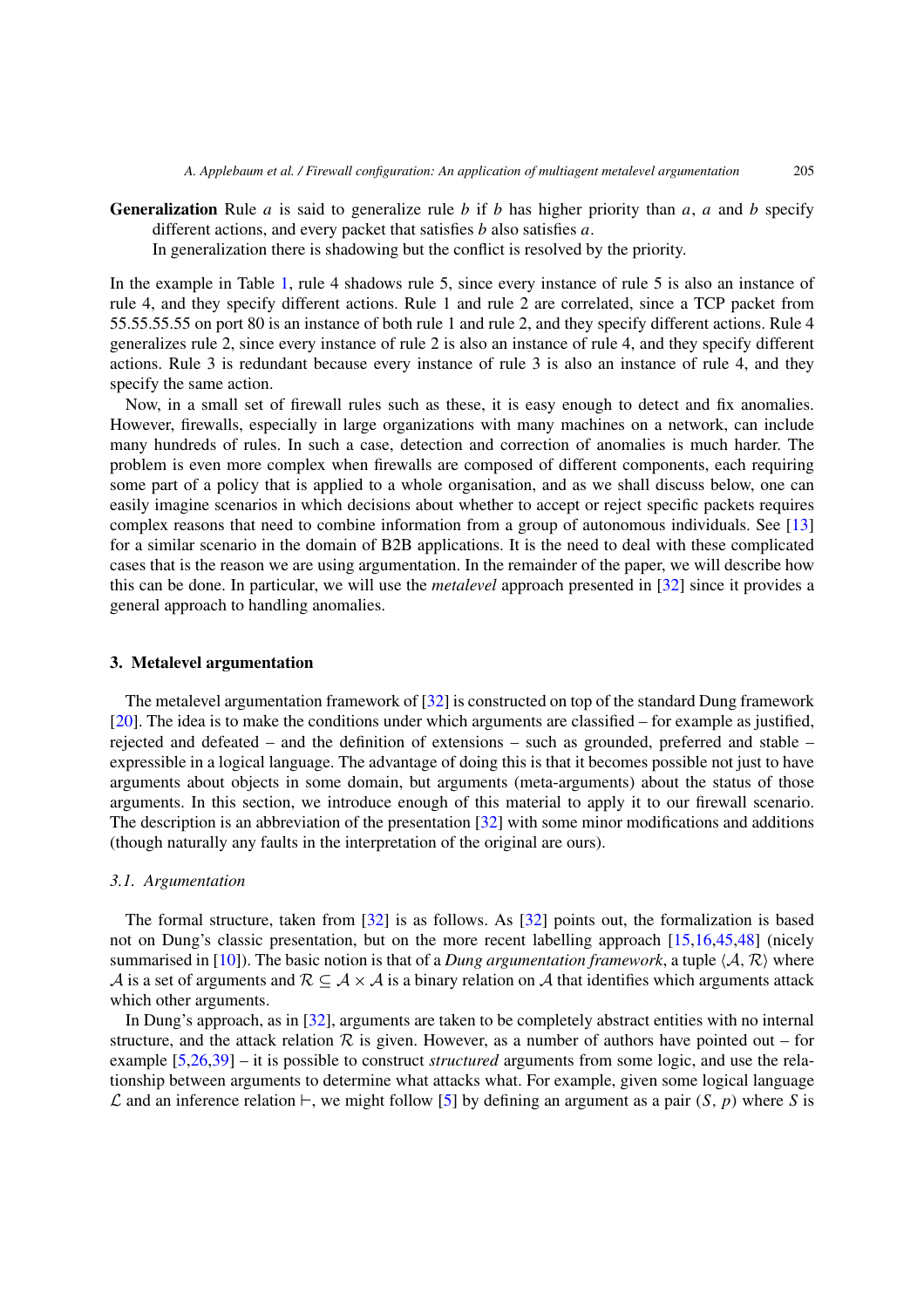a minimal set of formulae in L such that  $S \vdash p$ . *p* is the *conclusion* of such an argument and S is its *support*. In such a formulation, it is typical to say that one argument  $S \vdash p$  attacks another  $S' \vdash p'$  if either  $p \equiv \neg p'$  or  $\neg p \in S'$ . That is *(S, p)* attacks another *(S', p')* if either the conclusions of the two arguments disagree, or the conclusion of the attacking argument disagrees with a member of the support of the attacked argument.<sup>2</sup>  $\mathcal A$  is then the set of all arguments that can be constructed from some set of data  $\Delta$ , and  $\mathcal R$  is the set of all attacks between these arguments.

Given a set of arguments and attacks between them, the core of Dung's idea is that not all arguments are equal. It is possible to identify some arguments that we should consider *acceptable* – their conclusions are valid given what we know – and some that are not. The labelling approach gives us a simple way to determine whether an argument is acceptable or not. The approach can be described in terms of a *labelling function L* which maps from arguments to a set of labels {IN*,* OUT*,* UNDEC}. We then write  $in(L)$  to indicate all arguments that are labelled IN by  $L$ ,  $out(L)$  to indicate all arguments that are labelled OUT, and  $undec(L)$  to indicate all arguments that are labelled UNDEC.

Defined in this way, there is no relationship between a labelling and the attack relation over a set of arguments. The two are combined through the idea of legality. For a labelling *L*, an argumentation framework  $(A, R)$ , and an argument  $x \in A$ :

- 1. *x* is legally IN iff *x* is labelled IN and every  $y \in A$  that attacks *x* is labelled OUT.
- 2. *x* is legally OUT iff *x* is labelled OUT and there is at least one  $y \in A$  that attacks *x* and is labelled OUT.
- 3. *x* is legally UNDEC iff there is no  $y \in A$  that attacks *x* such that *y* is labelled IN, and there is at least one  $y \in A$  that attacks *x* such that *y* is labelled UNDEC.

Note that the UNDEC state occurs when *x* cannot be labelled IN (because it has at least one attacker that is not OUT), and cannot be labelled OUT (because it has no IN attacker). If an argument is not legally labelled, it is said to be illegally labelled. More precisely, an argument is illegally labelled *l*, where *l* ∈ {IN*,* OUT*,* UNDEC} if it is not legally labelled *l*.

With the notion of legality tying labellings to attack relations, it is possible to recover Dung's idea that *extensions*, sets of arguments that are somehow coherent, can be identified within an argumentation framework. We do this through the notions of admissibility and completeness. An *admissible* labelling has no arguments that are illegally IN, and no arguments that are illegally OUT. A *complete* labelling is an admissible labelling that, in addition, has no arguments that are illegally UNDEC. Then, given a complete labelling *L*, we have that:

- 1. *L* is a *grounded* labelling iff there is no complete labelling with a smaller set of IN arguments.
- 2. *L* is a *preferred* labelling iff there is no complete labelling with a larger set of IN arguments.
- 3. *L* is a *stable* labelling if it contains no UNDEC arguments.

If *L* is a grounded labelling, then every argument *x* which is labelled IN in *L* is in Dung's grounded extension, if *L* is a preferred labelling then every *x* which is labelled IN in *L* is in the preferred extension, and if *L* is a stable labelling then every *x* which is labelled IN in *L* is in the stable extension. The relationship between labellings (and hence extensions) is shown in Fig. [2,](#page-7-0) and note that other notions of acceptability, such as semi-stable [\[18](#page-20-7)], can also be captured using the same labelling approach.

<span id="page-6-0"></span><sup>&</sup>lt;sup>2</sup>We discuss a specific  $\mathcal L$  and  $\vdash$  later in the paper.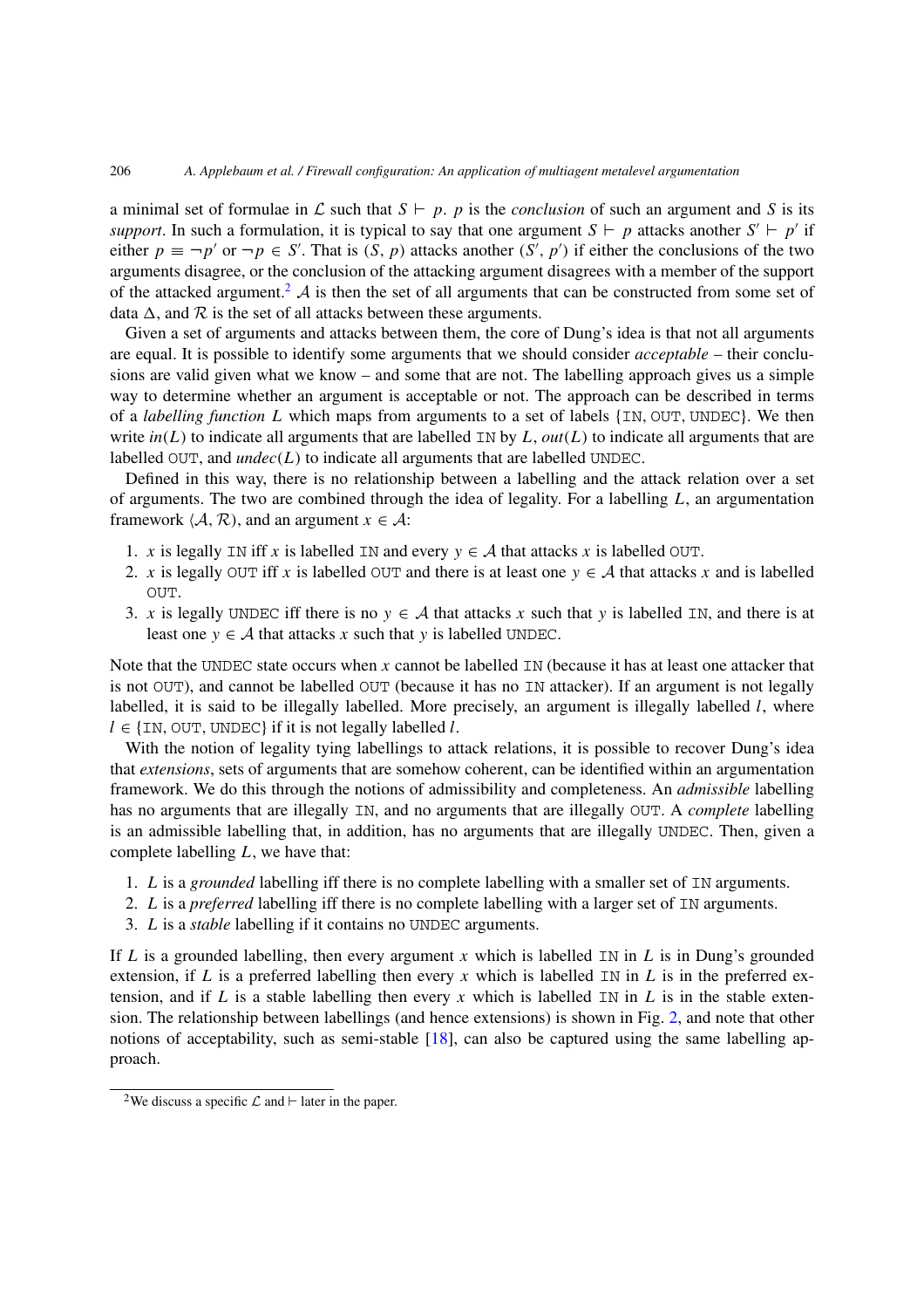

<span id="page-7-0"></span>Fig. 2. The relationship between labellings.

Based on extension membership, we can then define the *status* of arguments. If *x* is in at least one extension, then *x* is *credulously* justified; if *x* is in all extensions, then it is *sceptically* justified; and if *x* is in no extensions, then it is *rejected*.

#### *3.2. Metalevel argumentation*

In  $[32]$  $[32]$ , a *metalevel argumentation framework* is defined<sup>3</sup> as a tuple:

 $\langle A, \mathcal{R}, \mathcal{A}_{M}, \mathcal{R}_{M}, \mathcal{C}, \mathcal{L}_{\mathcal{C}}, \mathcal{D} \rangle$ 

where A is a set of arguments and R is an attack relation on object level arguments as in the previous section, and  $\mathcal{A}_M$  and  $\mathcal{R}_M$  are sets of arguments and attacks at the metalevel. C is a set of claims about the arguments in  $A_M$ , that is a mapping from A to statements,  $\mathcal{L}_{\mathcal{C}}$  is the language in which the claims are made, and  $D$  is a set of constraints on the attack relation  $A_M$  that are determined by the claims. As an example, [\[32](#page-20-2)] gives a metalevel argumentation framework that captures Dung's original argumentation system. In this system,  $\mathcal{L}_C$  includes a set of constants and a set of predicates. The set of constants  $C$ includes  $\lceil x \rceil$  for every  $x \in A$  (it is common practice to quote object level symbols in this way to make them constants at the metalevel). The set of predicates is:

{*justified, defeat,rejected*}

and  $\mathcal{L}_{\mathcal{C}}$  has a set of well-formed formulae *W* defined by the following rules:

- 1. If  $\lceil x \rceil \leq C$ , then  $\lceil x \rceil \leq W$
- 2. If  $\lceil x \rceil$ ,  $\lceil y \rceil \in W$ , then  $(\lceil x \rceil, \lceil y \rceil) \in W_{\mathcal{R}}, W_{\mathcal{R}} \subset W$
- 3. If  $\lceil x \rceil \in W$  and  $\lceil x \rceil \notin W_{\mathcal{R}}$ , then *justified*  $(\lceil x \rceil) \in W$
- 4. If  $\lceil x \rceil \in W$  and  $\lceil x \rceil \notin W_{\mathcal{R}}$ , then *rejected* ( $\lceil x \rceil$ )  $\in W$
- 5. If  $\lceil x \rceil$ ,  $\lceil y \rceil \in W$  and  $\lceil x \rceil$ ,  $\lceil y \rceil \notin W_{\mathcal{R}}$ , then *defeat*( $\lceil x \rceil$ ,  $\lceil y \rceil$ )  $\in W$

In other words, the language  $\mathcal{L}_{\mathcal{C}}$  allows us to talk about any of the constants (which will represent arguments in  $A$ ), attacks between the arguments, whether arguments are justified or rejected, and whether one argument *defeats* another. The notion of defeat is necessary because exactly the kind of thing we want to capture is when there is an attack between two arguments, but there is something at the metalevel which overrides the attack. The labelling of arguments thus depends on defeats not on attacks.

<span id="page-7-1"></span> $3$ This is a less general subset of the system presented in [\[32](#page-20-2)], but sufficient for our purposes.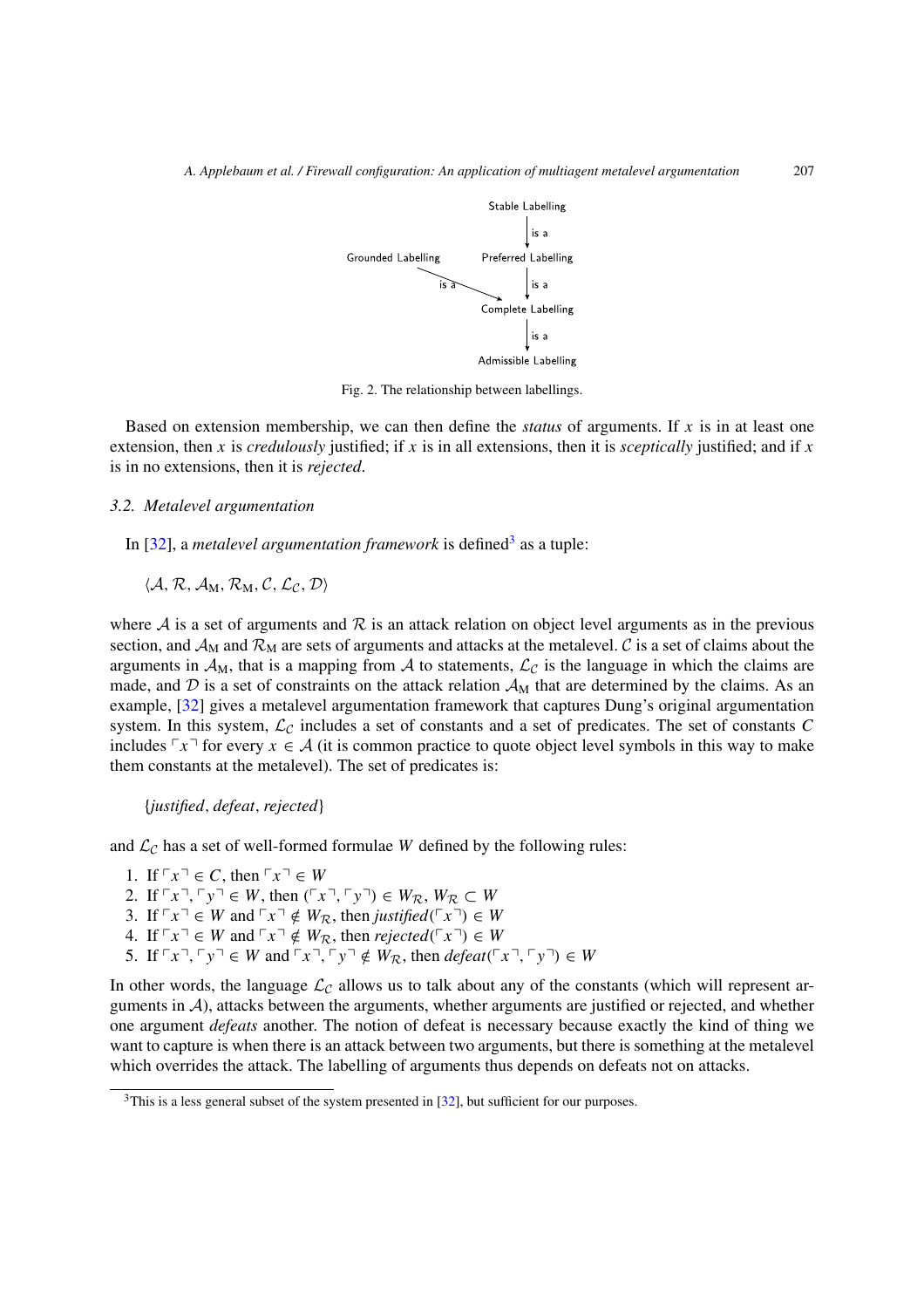We next need to define  $A_M$ , which is the union of  $A_{M1}$ ,  $A_{M2}$  and  $A_{M3}$  where:

$$
\alpha \in A_{M1}, \quad C(\alpha) = justified(\ulcorner x \urcorner) \text{ iff } x \in A
$$

$$
\beta \in A_{M2}, \quad C(\beta) = rejected(\ulcorner x \urcorner) \text{ iff } x \in A
$$

$$
\gamma \in A_{M3}, \quad C(\gamma) = defeat(\ulcorner x \urcorner, \ulcorner y \urcorner) \text{ iff } (x, y) \in R
$$

so that arguments in  $A_M$  are statements about arguments in  $A$  being justified, rejected and defeating one another. Then the set of constraints on claims,  $D$  contains:

D1 if  $C(\alpha) = \text{def}eat(X, Y)$  and  $C(\beta) = \text{jusified}(Y)$  then  $(\alpha, \beta) \in \mathcal{R}_M$ , D2 if  $C(\alpha) = \text{defeat}(X, Y)$  and  $C(\beta) = \text{rejected}(X)$  then  $(\beta, \alpha) \in \mathcal{R}_M$ , D3 if  $C(\alpha) =$  *justified*(*X*) and  $C(\beta) =$  *rejected*(*X*) then  $(\alpha, \beta) \in \mathcal{R}_M$ ,

which together define the contents of  $\mathcal{R}_M$ . For example, the first of these says that a claim that *X* defeats *Y* is an attack on the claim that *Y* is justified. As [\[32\]](#page-20-2) shows, computing the justified arguments in  $\mathcal{A}_{M}$ will identify the justified arguments in A consistently across the different definitions of extensions.

As presented so far, and as described in [\[32](#page-20-2)], this metalevel argumentation system, just like Dung's system [\[20\]](#page-20-3), has an abstract notion of an argument. The members of  $\mathcal{A}_{M}$  have no internal structure. However, one can (and we will below) construct the members of  $A_M$  from a set of statements  $\Delta_M$  in some language  $\mathcal{L}_M$  using an inference mechanism  $\vdash_M$ . When this is done,  $\mathcal{L}_M$ , like  $\mathcal{L}_C$ , will contain constants  $\lceil x \rceil$  for every  $x \in A$  since  $\mathcal{L}_M$  will be statements about these arguments. For example, a sentence in  $\mathcal{L}_M$  might describe how one argument is preferred to another, and an argument in  $\mathcal{A}_M$  that is constructed from such statements might describe how an attack from  $R$  is not a defeat because of this preference. The attacks between these arguments then populate  $\mathcal{R}_{\text{M}}$ .

#### <span id="page-8-0"></span>**4. Arguing about firewall policies**

Having introduced some of the issues in firewall configuration, and the metalevel argumentation approach of [\[32\]](#page-20-2), in this section we discuss how the latter can be used to model some aspects of firewall configuration in order to illuminate anomalies and potentially provide a means to support system administrators in solving them.

#### *4.1. Scenario*

We consider a simple scenario in which an organization operates a hierarchical network of routers (see Fig. [1](#page-2-2) again). The root node, *R*, is the master router which ultimately implements the firewall policy for the organization. The child nodes,  $R_1$  and  $R_2$ , are gateways to different departments within the organization which have different requirements.  $R_1$  and  $R_2$  are stakeholders in the implemented policy and send their preferred policies to *R*. *R* then combines these policies to create the overall policy *P* for the organization. If the policies put forward by  $R_1$  and  $R_2$  conflict,  $R$  must resolve the conflict in order to create this overall policy.

Currently this merging of policies would be done by hand. In the simplest case, this is done by just concatenating the firewall rules. It is not hard, though, to imagine the process being automated with the routers being under the control of software agents.  $A_R$  is the agent controlling *R* and  $A_{R_1}$  and  $A_{R_2}$ are the agents controlling  $R_1$  and  $R_2$  respectively. Indeed, a process that implements a software-based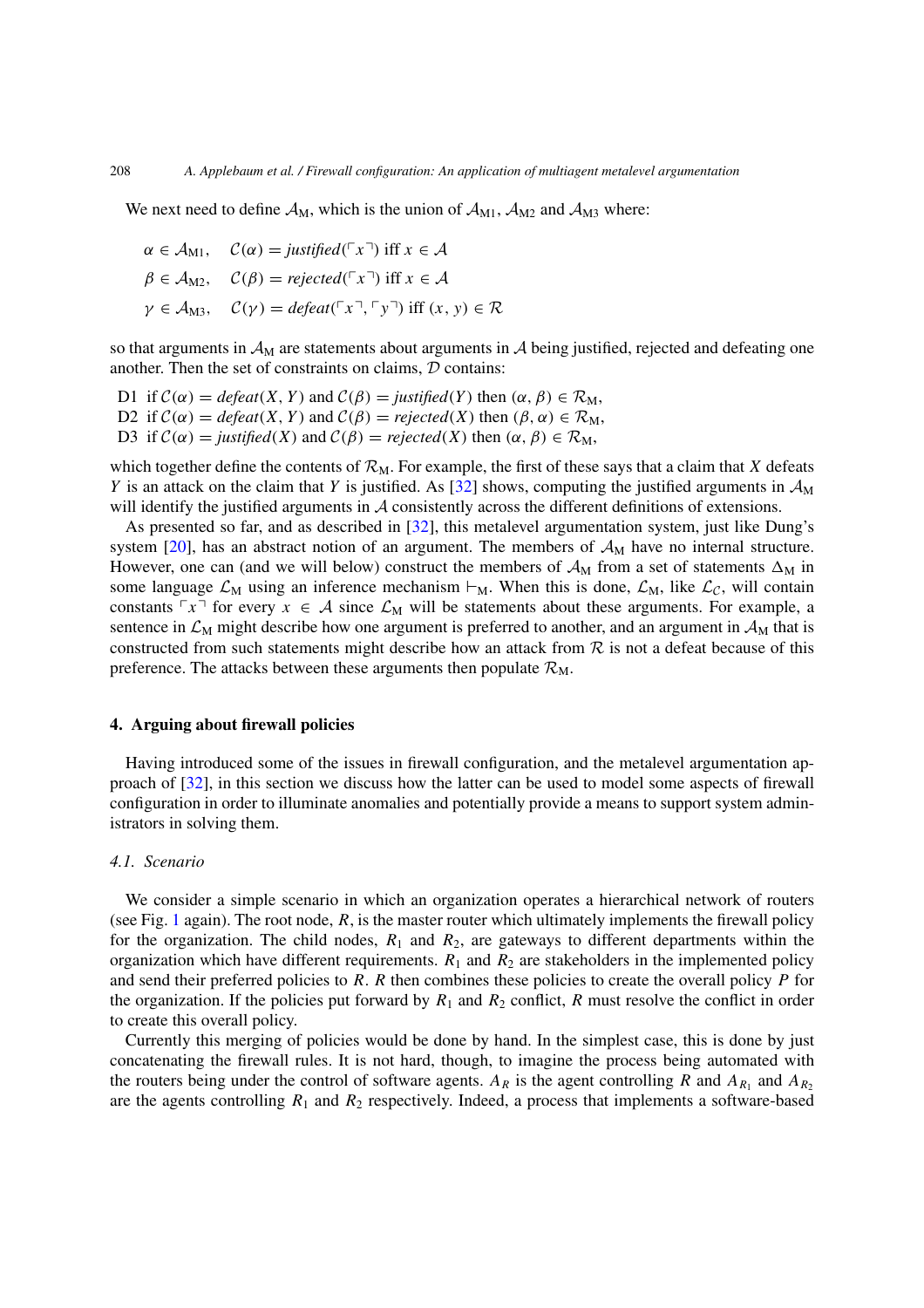packet filtering firewall would meet the description of a basic reactive agent [\[50](#page-21-2)], receiving a sequence of percepts in the form of data about incoming packets, and making a sequence of "accept"/"block" decisions. The policies for  $R_1$  and  $R_2$  are set by system administrators in the relevant departments,  $A_{R_1}$  and  $A_{R_2}$ , and these advocate for their policies with  $A_R$ . This agent  $(A_R)$  merges the policies and the combined policy is set by the system administrator with overall responsibility for the whole organization, based on information provided by the agent controlling *R*.

The model of structured argumentation that we use in the following examples is that of [\[28\]](#page-20-8), which is a defeasible subset of ASPIC+ [\[33](#page-20-9)]. In terms of the element introduced above,  $\mathcal L$  contains a set of propositions  $p_i$ , their negations  $\neg p_i$ , and a set of defeasible rules  $p_1, \ldots, p_n \Rightarrow p_{n+1}$ . Inference in this system is achieved by the application of:

$$
\frac{p_1,\ldots,p_n\quad p_1,\ldots,p_n\Rightarrow p_{n+1}}{p_{n+1}}
$$

If *p* follows from a set of formulae *S* using this inference rule alone, we denote this by  $S \vdash p$ , and, if *S* is minimal, *(S, p)* is an argument. Note that all we are doing here is to make it possible to use the metalevel argumentation model from [\[32](#page-20-2)] with structured arguments. Our intention is not to propose a new model of argumentation; we are just using an existing model of metalevel argumentation with a subset of the well-known ASPIC+ system.

### *4.2. A simple metalevel model of a firewall*

Now suppose that  $R_1$  has a policy to deny all DNS traffic in order to enhance system security, while  $R_2$  has a policy to allow HTTP traffic in order to support web services. We can model  $R_1$ 's policy as:

*secure*\_*system secure*\_*system* ⇒ ¬*allow*\_*DNS* ¬*allow*\_*DNS* ⇒ ¬*allow*\_*UDP*

In addition to the justification of  $R_1$ 's policy, this captures the fact that one approach to disallowing DNS traffic is to block all UDP traffic since DNS runs over UDP. (Such an approach would obviously block other protocols and applications that use UDP, and so this might be considered rather heavyhanded.) From this set of policy information, it is possible for  $A_{R_1}$  to construct the argument:

<span id="page-9-0"></span>
$$
({\text{secure}\_\text{system}, \text{secure}\_\text{system} \Rightarrow \neg allow\_DNS, \neg allow\_DNS \Rightarrow \neg allow\_UDP},
$$
  
\n
$$
\neg allow\_UDP)
$$
 (1)

which has the conclusion to block UDP traffic. We will call this argument *n* since it concerns name resolution. Similarly,  $R_2$ 's policy can be modelled as:

*allow*\_*WS*  $allow\_WS \Rightarrow allow\_TCP$ 

giving  $A_{R_2}$  the argument:

 $({\text{allow\_WS}, \text{allow\_WS} \Rightarrow \text{allow\_TCP}}, \text{allow\_TCP})$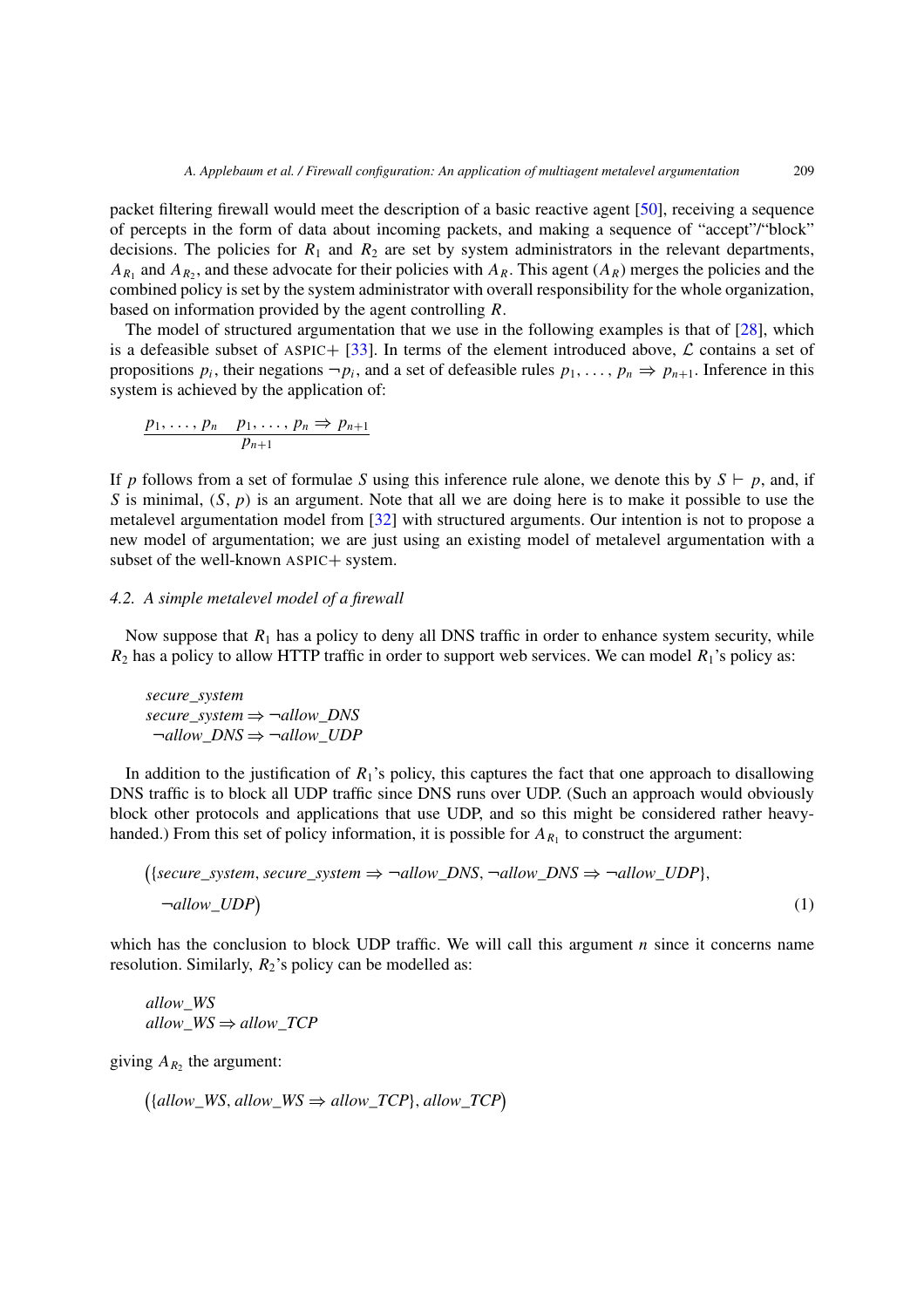with the conclusion that TCP traffic should be allowed. We will call this argument *t*.

We can imagine that  $A_R$  engages both  $A_{R_1}$  and  $A_{R_2}$  in an inquiry dialogue [\[49\]](#page-21-3) to discover their requirements (for example following the protocol in [\[38\]](#page-20-10)), a process that results in both *n* and *t* (including all the information on which they are based) being passed to  $A_R$ . In addition,  $A_R$  knows that:

*allow*  $WS \Rightarrow$  *allow DNS*  $allow$ *DNS*  $\Rightarrow$  *allow UDP* 

since web services require name resolution and hence require UDP. In addition to *n* and *t*,  $A_R$  can thus construct an argument *w* (an argument about the requirements of web services):

 $({\text{allow\_WS}, \text{allow\_WS} \Rightarrow \text{allow\_DNS}, \text{allow\_DNS} \Rightarrow \text{allow\_DNS} \Rightarrow \text{allow\_UDP},$ 

Clearly  $w$  and  $n$  attack one another.<sup>4</sup> In the formulation given above, we then have:

$$
\mathcal{A} = \{w, n, t\},\
$$

$$
\mathcal{R} = \{(w, n), (n, w)\}
$$

which has a single grounded extension {*t*} which does not specify what to do about UDP traffic. Before we consider how we can use argumentation to represent different solutions to this scenario, let's work through the full metalevel formulation. The previous section gave a metalevel formulation of a standard Dung framework. In this, the set of metalevel arguments includes statements about the justification and defeat of every argument in  $A$ , and statements about defeat for every attack in  $R$ . Thus we have:

$$
\mathcal{A}_{M} = \{defeat(\ulcorner w \urcorner, \ulcorner n \urcorner), defeat(\ulcorner n \urcorner, \ulcorner w \urcorner),justified(\ulcorner w \urcorner), justified(\ulcorner n \urcorner), justified(\ulcorner t \urcorner),rejected(\ulcorner w \urcorner), rejected(\ulcorner n \urcorner), rejected(\ulcorner t \urcorner)\}
$$

The constraints on claims then result in the following set of attacks:

$$
\mathcal{R}_{\mathbf{M}} = \left\{ \left( \text{defeat}(\ulcorner n \urcorner, \ulcorner w \urcorner), \text{justified}(\ulcorner w \urcorner) \right), \left( \text{justified}(\ulcorner w \urcorner), \text{ rejected}(\ulcorner w \urcorner) \right), \right. \newline \left( \text{rejected}(\ulcorner w \urcorner), \text{defeat}(\ulcorner w \urcorner, \ulcorner n \urcorner) \right), \left( \text{defeat}(\ulcorner w \urcorner, \ulcorner n \urcorner), \text{justified}(\ulcorner n \urcorner) \right), \right. \newline \left( \text{justified}(\ulcorner n \urcorner), \text{rejected}(\ulcorner n \urcorner) \right), \left( \text{rejected}(\ulcorner n \urcorner), \text{defeat}(\ulcorner n \urcorner, \ulcorner w \urcorner) \right), \right. \newline \left( \text{justified}(\ulcorner t \urcorner), \text{rejected}(\ulcorner t \urcorner) \right) \right\}
$$

The first six of these attack relations form a cycle in the argument graph<sup>[5](#page-10-1)</sup> shown in Fig. [3,](#page-11-0) which has no consistent labelling. The last pair of arguments listed in  $\mathcal{R}_{M}$  can be labelled consistently so that *t* is justified. The result, then, is the single stable extension:

$$
E = \{justified(\ulcorner t \urcorner)\}
$$

<span id="page-10-0"></span><sup>4</sup>The form of attack here is a *rebut*, an attack between the conclusions of arguments. While rebuts can be problematic in some argumentation systems [\[17](#page-20-11)], they do not cause problems when arguments are, as here, chains of defeasible rules [\[28](#page-20-8)].

<span id="page-10-1"></span> $5$ This is the weather example from [\[32](#page-20-2), p. 19] without the preference argument.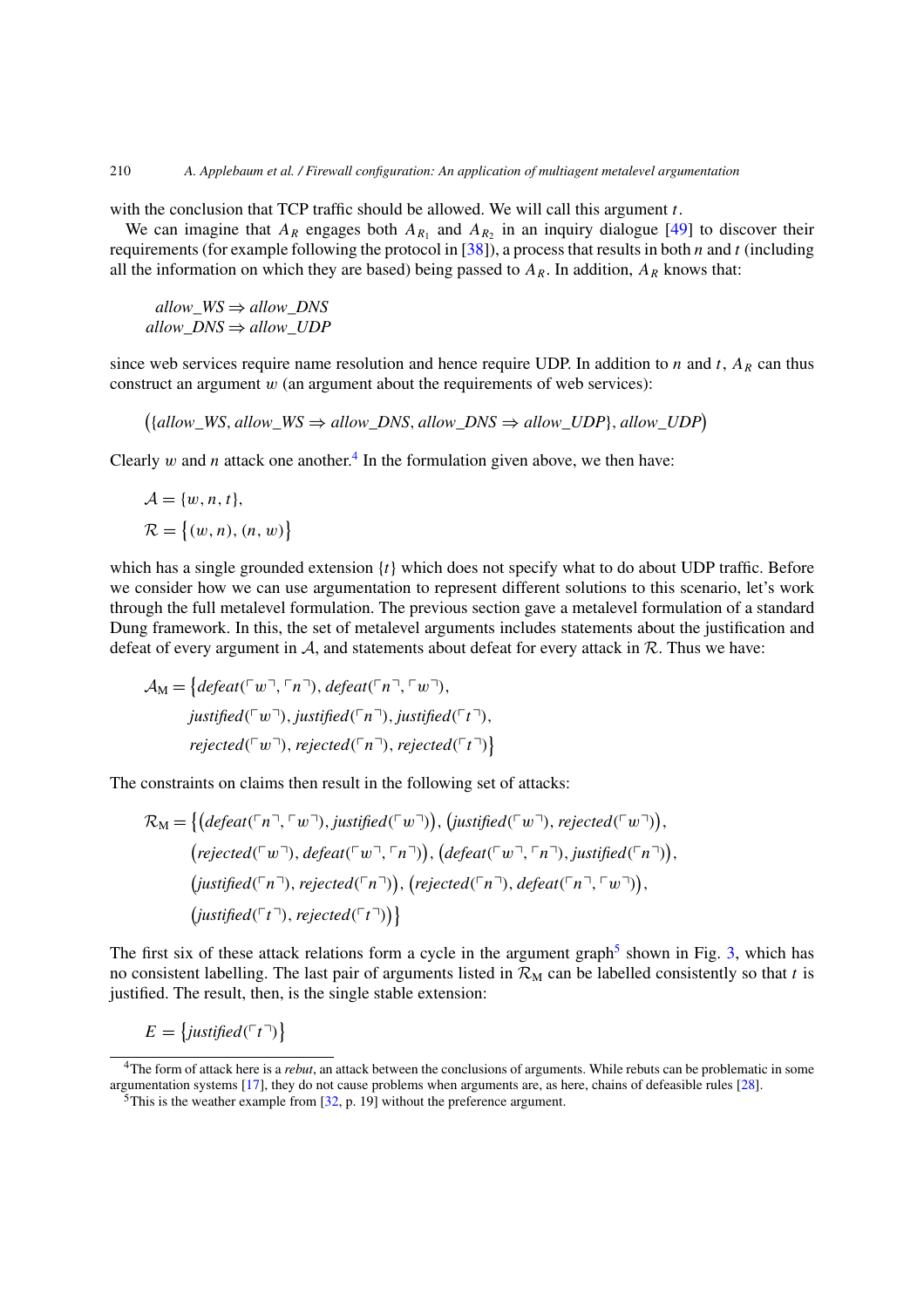

<span id="page-11-0"></span>Fig. 3. The metalevel argument graph for the basic firewall example. Each argument corresponds to an argument or an attack at the object level. A box is drawn around arguments that can legally be labelled IN.

and the corresponding single stable extension of the object level (as we already identified just considering the object level system) is {*t*}.

An understandable question to ask at this point is what the metalevel framework brings over a formulation of the problem using a standard Dung framework, or a structured argumentation system like ASPIC+, which builds a Dung framework from a knowledge base. In terms of what can be represented, and what can be formally concluded, the metalevel approach brings nothing. As [\[32](#page-20-2)] clearly shows, the metalevel approach it suggests, the one we have used here, captures precisely what a Dung framework can capture, and draws exactly the same conclusions. We are, of course, using a structured argumentation framework to generate the arguments, but these could be generated by ASPIC+. Indeed, given that we are using a structured argumentation system which is a subset of ASPIC+, one might argue that we *are* using ASPIC+. However, to focus on what can be represented and what conclusions are drawn is to miss the point. The point of using the metalevel approach lies in what is computed along the way.

In a standard Dung framework, the output is a set of labellings, telling us which arguments are justified (IN) and which are not. Frequently, in implementations, this is presented to the user in the form of an argument graph, colour-coded to indicate which arguments are IN, OUT, and UNDEC. Such an output is clear about *what* the conclusions are, but not *why*. Even in systems such as ArgTrust [\[37](#page-20-12)], which present views of structured arguments, a user who wants to understand *why* has to reconstruct the inference process for themselves. The metalevel approach, both in the way it is presented in [\[32](#page-20-2)] and the way we are using it here, is one way to address the explanation of *why*. In the same way that a Dung argument graph makes clear the relationship between arguments, the metalevel argument graph exposes the relationship between the status of arguments and thus the reasoning process that leads to the labelling attached to each argument. We believe that this means that the metalevel approach can be of service in situations, like network security, where the users of argumentation technology are unlikely to also be experts in argumentation. In this particular case, we see that the advantage of  $A_R$  using a metalevel framework, rather than a standard Dung framework (which would enable it to reach the same conclusion), is that *AR* can use the metalevel framework to explain the resulting policy to the administrator with overall responsibility for the organization. For example, the argument graph that results in this case is given in Fig. [3.](#page-11-0) This makes it clear that the fact there is no justified argument for *w* or *n* is the symmetry between them. Each attacks the other, and there is no reason to privilege one attack over the other.

#### <span id="page-11-1"></span>*4.3. A metalevel model using preferences*

While the resolution of the conflicting policies achieved above is correct from the perspective of argumentation theory, it is not very satisfying from an application point of view – the resulting policy is unhelpful since it provides no decision on UDP traffic. A natural way to improve the situation is to express some kind of preference between web services and security (in our case) to resolve the conflict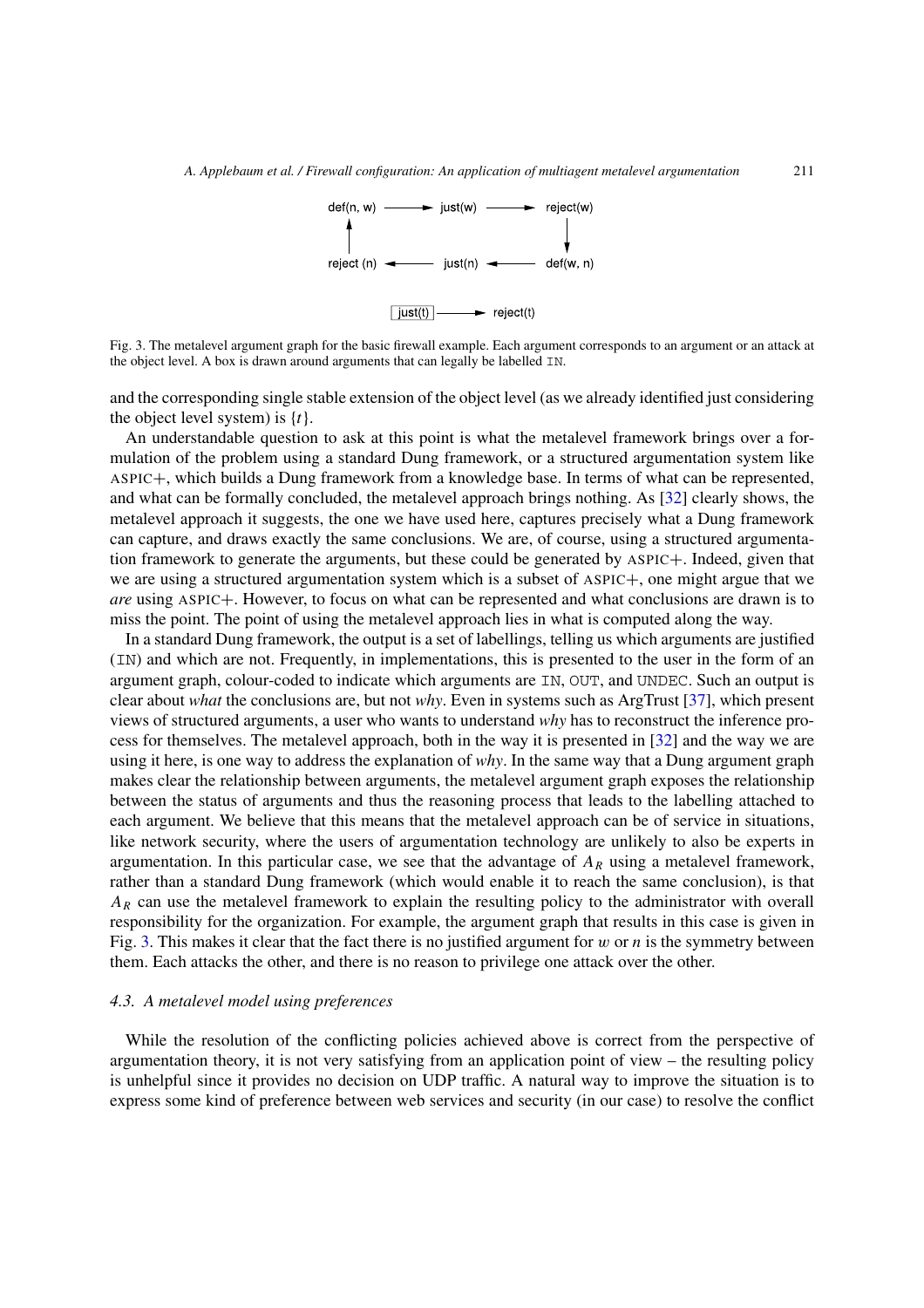between *w* and *n* one way or the other. This is not a new idea, having been introduced at the object level in argumentation systems such as [\[4](#page-19-5)[,40](#page-20-13)].

As discussed in [\[32\]](#page-20-2), preferences can easily be introduced into a metalevel argumentation framework. If we follow the approach described in [\[32\]](#page-20-2), we consider that stating a preference  $w > p$  *n* – that the argument in favor of allowing UDP to support web services is strictly preferred to the argument in favor of blocking UDP to enhance security – is equivalent to stating a metalevel argument that *n* does not defeat *w*.

The formal description of the metalevel system is that of the previous section, with the same set of arguments and attacks at the object level:

$$
\mathcal{A} = \{w, n, t\},\
$$

$$
\mathcal{R} = \{(w, n), (n, w)\}
$$

but with an additional argument – the argument that *w* is preferred to *n* at the metalevel (we assume that the claim language  $\mathcal{L}_c$  contains an additional predicate *preferred* $(\cdot, \cdot)$  to express this preference):

 $\mathcal{A}_{\mathbf{M}} = \{ \text{defeat}(\ulcorner w \urcorner, \ulcorner n \urcorner), \text{defeat}(\ulcorner n \urcorner, \ulcorner w \urcorner), \}$  $\int$ *justified*( $\ulcorner w \urcorner$ ),  $\int$ *justified*( $\ulcorner n \urcorner$ ),  $\int$ *justified*( $\ulcorner t \urcorner$ ),  $r$ *ejected*( $\ulcorner w \urcorner$ )*,*  $r$ *ejected*( $\ulcorner n \urcorner$ )*, rejected*( $\ulcorner t \urcorner$ )*,*  $\mathit{prefferred}(\ulcorner w \urcorner, \ulcorner n \urcorner) \big\}.$ 

The set of metalevel attacks also has an additional member, the attack of *preferred*<sup>( $\lceil w \rceil$ ,  $\lceil n \rceil$ ) on</sup>  $defeat(\lceil n \rceil, \lceil w \rceil)$ :

$$
\mathcal{R}_{\mathrm{M}} = \left\{ \left( \text{defeat}(\ulcorner n \urcorner, \ulcorner w \urcorner), \text{justified}(\ulcorner w \urcorner) \right), \left( \text{justified}(\ulcorner w \urcorner), \text{rejected}(\ulcorner w \urcorner) \right), \right. \newline \left. \left( \text{rejected}(\ulcorner w \urcorner), \text{defeat}(\ulcorner w \urcorner, \ulcorner n \urcorner) \right), \left( \text{defeat}(\ulcorner w \urcorner, \ulcorner n \urcorner), \text{justified}(\ulcorner n \urcorner) \right), \right. \newline \left. \left( \text{justified}(\ulcorner n \urcorner), \text{rejected}(\ulcorner n \urcorner), \left( \text{rejected}(\ulcorner n \urcorner), \left( \text{defeat}(\ulcorner n \urcorner, \ulcorner w \urcorner) \right), \right. \right. \newline \left. \left( \text{preferred}(\ulcorner w \urcorner, \ulcorner n \urcorner), \text{defeat}(\ulcorner n \urcorner, \ulcorner w \urcorner) \right) \right\} \right\}
$$
\n
$$
\left( \text{justified}(\ulcorner t \urcorner), \text{rejected}(\ulcorner t \urcorner) \right) \right\}
$$

As Fig. [4](#page-13-0) shows, this additional attack now breaks the cycle<sup>6</sup> and we have a single stable extension at the metalevel:

$$
E = \left\{ justified(\ulcorner w \urcorner), \text{defeat}(\ulcorner w \urcorner, \ulcorner n \urcorner), \text{rejected}(\ulcorner n \urcorner), (\text{preferred}(\ulcorner w \urcorner, \ulcorner n \urcorner), \text{justified}(\ulcorner t \urcorner) \right\}
$$

with the corresponding object level extension {*w,t*}, with a policy that allows TCP and UDP.

Again, we believe that this metalevel structure provides a means to explain the outcome to the administrator. Comparing Fig. [4](#page-13-0) and Fig. [3,](#page-11-0) it is clear that the preference for *w* over *n* "fixes" the cycle of arguments so that  $defeat(\ulcorner n \urcorner, \ulcorner w \urcorner)$  does not hold, resulting in *w* being justified.

<span id="page-12-0"></span><sup>&</sup>lt;sup>6</sup>This section of the argument graph is now exactly the weather example from  $[32, p. 19]$  $[32, p. 19]$ .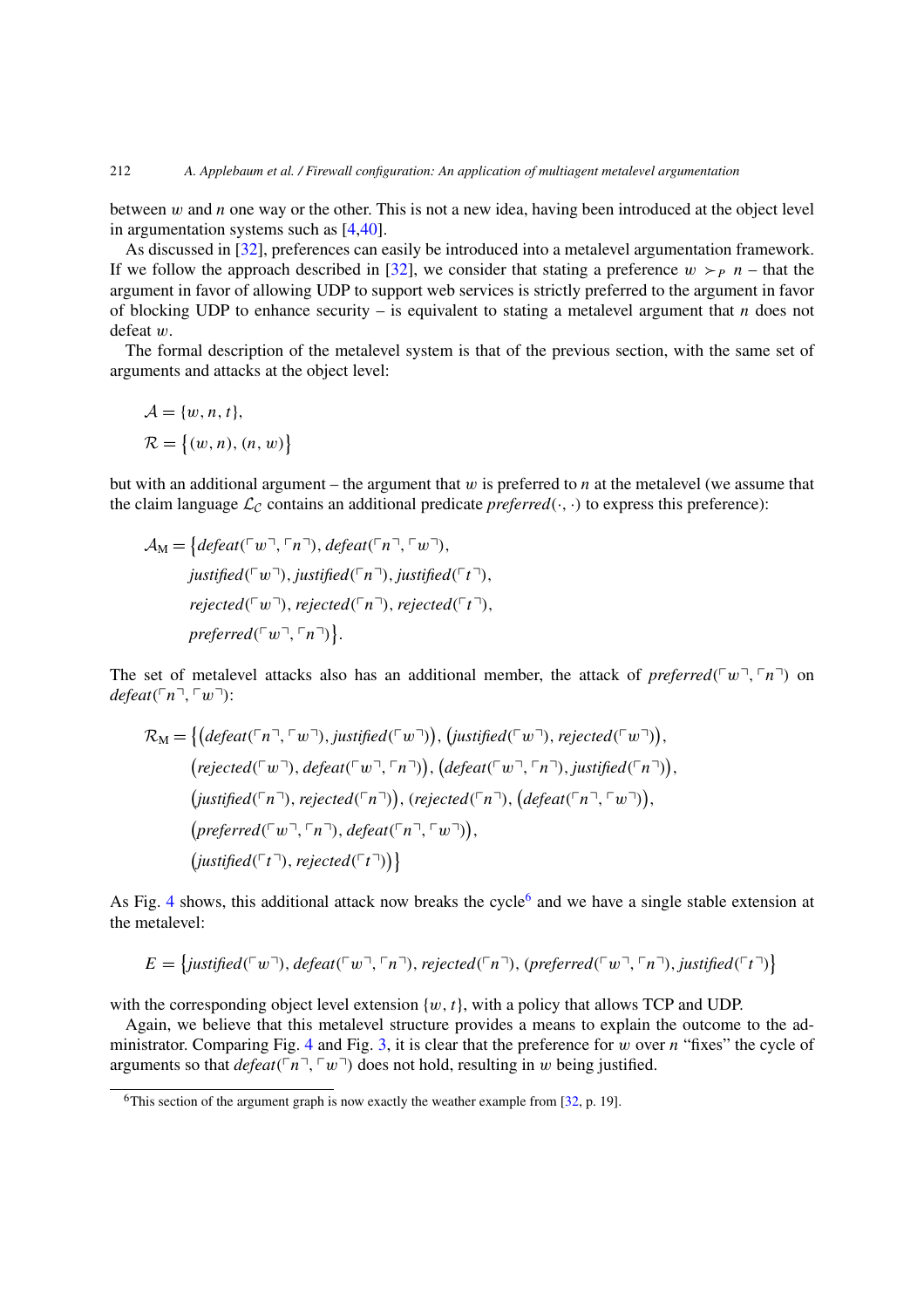

<span id="page-13-0"></span>Fig. 4. The metalevel argument graph for the firewall example with preferences. Each argument corresponds to an argument or an attack at the object level. A box is drawn around arguments that can legally be labelled IN.

#### <span id="page-13-2"></span>*4.4. A metalevel model using values*

Metalevel argumentation can capture more than just the application of preferences. In this section, we briefly consider how we can use the same metalevel argumentation framework to apply ideas from value-based argumentation [\[12\]](#page-19-6) to capture a situation in which different parties have different views about which policy to adopt.

In a *Value-based Argumentation Framework* (VAF), we are concerned with values promoted by each attack and their relative strengths. This is necessarily subjective and audience dependent [\[12](#page-19-6)[,32](#page-20-2)] and provides a way for *R* to reason about implementing policies specific to  $R_1$  and  $R_2$ . To see how this might work, consider a variation on the example discussed above, where the network is that of a research university.<sup>[7](#page-13-1)</sup>  $R_1$  belongs to a research computing facility (IT) which uses BitTorrent (BT) to provide updates to the host machines. This is deemed to be mission-critical by IT.  $R_2$  belongs to the Chancellor's office (CO), which has deemed BitTorrent to be a legal liability and thus seeks to deny any BT traffic.

Let *c* denote the policy "Deny BitTorrent" and *a* denote the policy "Allow BitTorrent". As in the examples in Section [4,](#page-8-0) we have a situation in which there are mutual attacks between the arguments. In a value-based framework, we can annotate the policies to introduce values associated with the arguments by different parties. For example, "Deny BitTorrent" may be associated with the "Preventing Piracy" (*p*) value, while "Allow BitTorrent" may be associated with the "Allowing Mission Critical Services" (*m*) value. *R* may use reasoning specific to audiences pertinent to  $R_1$  and  $R_2$ . If  $R_1$  serves researchrelated computing facilities, the relevant audience is the advocate for the corresponding policy, IT (*r*1). And if  $R_2$  is controlling access to student dormitories, then the relevant audience is the advocate for the corresponding policy,  $CO (r_2)$ . Further, each audience indicates which values are more important:  $r_1$ prefers  $p$  to  $m$ , while  $r_2$  prefers  $m$  to  $p$ .

We can formulate this as a value-based argumentation framework in the language of metalevel argu-mentation as (following [\[32\]](#page-20-2)):

$$
(\mathcal{A} = \{c, a\}, \mathcal{R} = \{(c, a), (a, c)\}, \mathcal{V} = \{p, m\}, \{val(c) = p, val(a) = m\},\
$$

$$
\mathcal{P} = \{r_1 = \{(m, p)\}, r_2 = \{(p, m)\}\})
$$

which leads to two audience-specific VAFs for  $r_1$  and  $r_2$ . Our set of claims then includes the values,  $val(c) = p$  and  $val(a) = m$ , and the preferences over values, *preferred<sub>r1</sub>* (*m, p*) and *preferred<sub>r2</sub>* (*p, m*).

<span id="page-13-1"></span> $7$ This is, of course, a fictional university and bears no ressemblance to any institution at which any of the authors work or may have worked.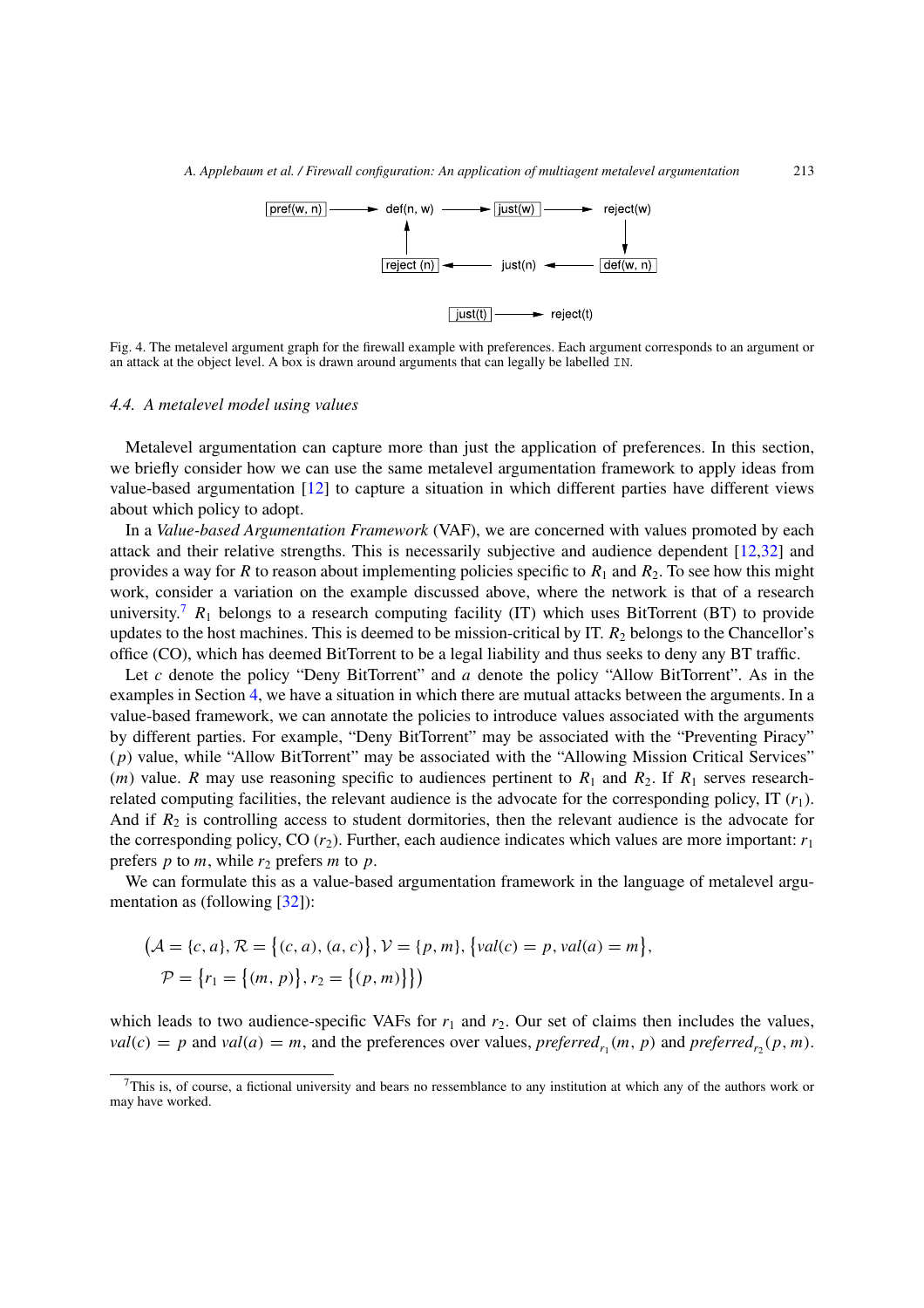We can then formulate the audience-specific metalevel argumentation framework for  $r_1$  as follows.

$$
A = \{c, a\},
$$
  
\n
$$
\mathcal{R} = \{(c, a), (c, a)\},
$$
  
\n
$$
A_M = \{defeat(^{\ulcorner}c^{\urcorner}, \ulcorner a^{\urcorner}), defeat(^{\ulcorner}c^{\urcorner}, \ulcorner a^{\urcorner}), justified(^{\ulcorner}c^{\urcorner}),\njustified(^{\ulcorner}a^{\urcorner}), rejected(^{\ulcorner}c^{\urcorner}), rejected(^{\ulcorner}a^{\urcorner}),\npreferredr_1(\ulcorner m^{\urcorner}, \ulcorner p^{\urcorner})\n\mathcal{R}_M = \{(preferredr_1(\ulcorner m^{\urcorner}, \ulcorner p^{\urcorner}), defeat(^{\ulcorner}c^{\urcorner}, \ulcorner a^{\urcorner})),\n(define(^{\ulcorner}c^{\urcorner}, \ulcorner a^{\urcorner}), isisted(^{\ulcorner}a^{\urcorner}),\n(justified(^{\ulcorner}a^{\urcorner}), defeat(^{\ulcorner}a^{\urcorner}, \ulcorner c^{\urcorner})),\n(define(^{\ulcorner}c^{\urcorner}), isisted(^{\ulcorner}c^{\urcorner}),\n(justified(^{\ulcorner}c^{\urcorner}), rejected(^{\ulcorner}c^{\urcorner}),\n(rejected(^{\ulcorner}c^{\urcorner}), (defeat(^{\ulcorner}c^{\urcorner}, \ulcorner a^{\urcorner})).
$$

A corresponding metalevel argumentation framework can be formulated for  $r_2$ . This leads to two audience specific frameworks for  $r_1$  and  $r_2$ . The preferred extensions, for each audience, are:

$$
E_{r_1} = \left\{ \text{preferred}_{r_1}(m, p), \text{justified}(a), \text{defeat}(a, c), \text{rejected}(c) \right\}
$$

and

$$
E_{r_2} = \left\{ \text{perferred}_{r_2}(p, m), \text{justified}(c), \text{defeat}(c, a), \text{rejected}(a) \right\}.
$$

With the audience-specific extensions, the system administrator may reason that the CO prefers values promoted by preventing piracy over allowing mission critical services, while the IT prefers values promoted by allowing mission critical services over preventing piracy.

#### <span id="page-14-0"></span>*4.5. Structured reasoning at the metalevel*

As noted above, the idea of using preferences to resolve conflicting arguments is not new, and the same is true of values. The new aspect that the metalevel approach brings is the ability to clearly see what the preferences and values are doing, that is *how* they resolve the conflict. Examining the metalevel arguments and attacks in the example of Section [4.3,](#page-11-1) it is clear that the preferences are behind the resolution of the conflict by defeating *defeat(n, w)*, and in turn preventing that argument from making *w* unjustified. Similarly, looking at the metalevel arguments and attacks in the example of Section [4.4,](#page-13-2) it is clear how the different preferred extensions relate to the two audiences  $R_1$  and  $R_2$ . In applications such as ours, where the justification for using argumentation is to be able to explain to users the structure of the problem and how to reason about it, this ability to use the metalevel system to explain how arguments are resolved at the object level is a powerful feature.

However, the models that we have discussed so far do not fully exploit the power of the metalevel framework. The astute reader will have spotted that though we have described how structured arguments can be used at the object level to connect firewall rules to arguments – as in the argument labelled [\(1\)](#page-9-0) for example – we have yet to explore the construction of arguments at the metalevel. Allowing reasoning at this level allows us to construct arbitrary arguments at the metalevel that can resolve conflicts at the object level.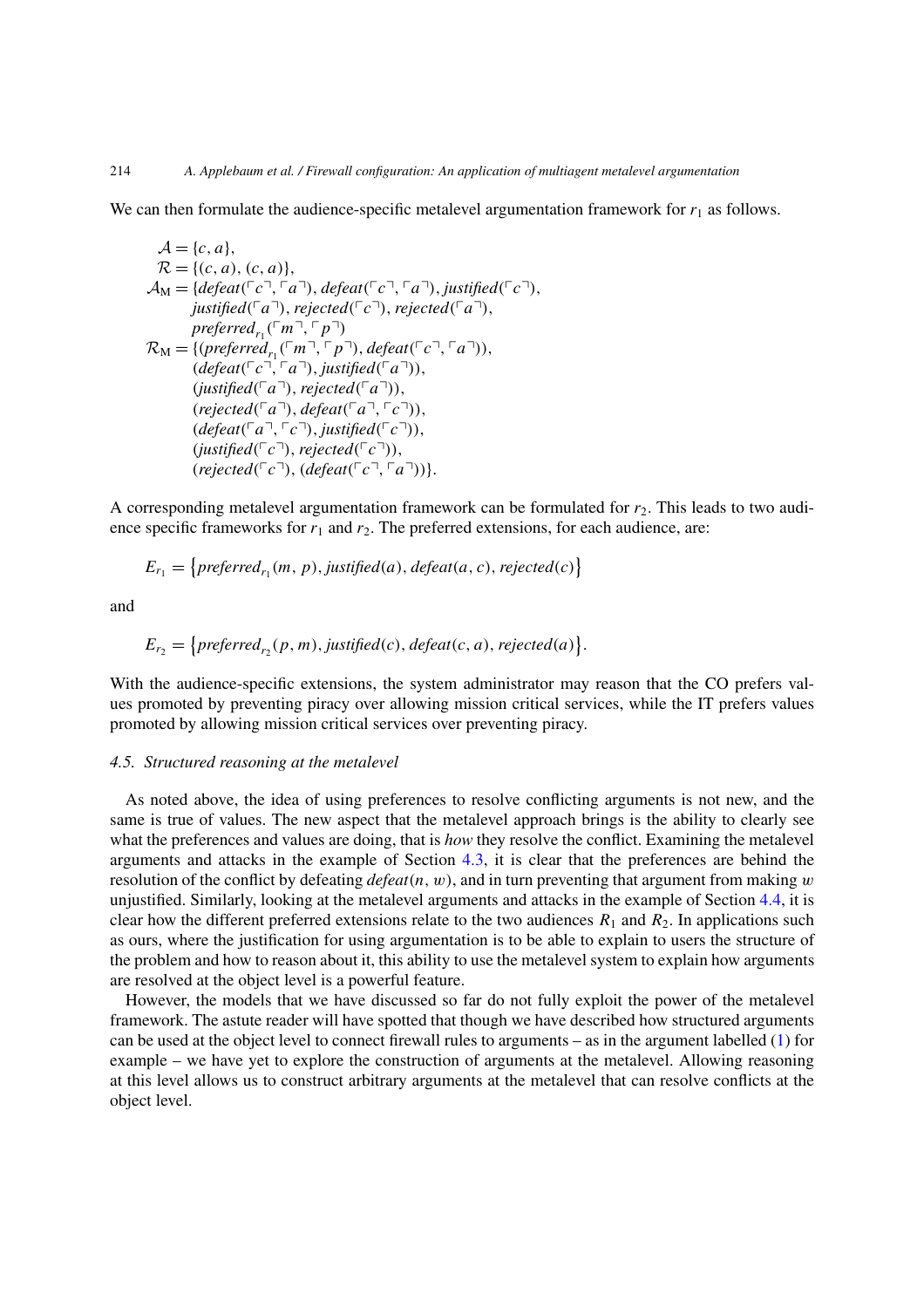Consider, as an example, this variation on the use of preferences, where  $A_R$  has the following information in its  $\Delta_M$ :

$$
prefer(promote\_WS, be\_secure)
$$
\n
$$
achieves("w-, promote\_WS)
$$
\n
$$
achieves("n-, be\_secure)
$$
\n
$$
prefer(X, Y), achieves(Z, X), achieves(W, Y) \Rightarrow preferred(Z, W)
$$
\n
$$
preferred(Z, W), (W, Z) \in \mathcal{R} \Rightarrow (preferred(Z, W), defeat(W, Z))
$$

where *X*, *Y* , *Z* and *W* are variables and *achieves* is a predicate that captures the relationship between an object level argument and a metalevel proposition. This is metalevel information about a preference for arguments about firewall policies that promote web services over security, about the specific policies supported by the object level arguments *w* and *n*, about how to combine preferences and information about arguments in general (if you prefer one policy to another, then you prefer the argument that supports it), and about how preference relates to defeat.

From this information, it is clear that  $A_R$  can construct an argument for

 $(preferred(\lceil w \rceil, \lceil n \rceil), defeat(\lceil n \rceil, \lceil w \rceil))$ 

which of course is the crucial piece in the use of preferences to resolve the circle of attacks in the metalevel representation of the conflict between *w* and *n* (see Fig. [4](#page-13-0) again). Abstracting from this, we have a general mechanism by which we can program  $A_R$  to figure out how to resolve conflicts in object level arguments – we provide it with knowledge in  $\Delta_{\rm M}$  from which it can construct metalevel arguments about which attacks are themselves defeated. The same mechanism could be used in our values example, to side with a particular audience and therefore rule out one of the preferred extensions.

One kind of reasoning that one might perform at this level that is of particular interest to us is reasoning about trust. *AR* might wish to resolve the conflict between *w* and *n* based on what it knows about the trustworthiness of  $A_{R_1}$  and  $A_{R_2}$ . In [\[36\]](#page-20-14), we described an argumentation system that could be used to infer the degree of trust between agents, and how this derived information could be combined with beliefs from those agents. Such reasoning could be employed in the metalevel argumentation framework to identify attacks on *defeat*( $\lceil n \rceil$ ,  $\lceil w \rceil$ ) or *defeat*( $\lceil w \rceil$ ,  $\lceil n \rceil$ ). To give a very simple example:

$$
trust(self, A_{R_1})
$$
  
\n¬trust(self, A\_{R\_2})  
\n
$$
trust(self, X), \neg trust(self, Y) \Rightarrow more\_trustworthy(X, Y)
$$
  
\n
$$
source(\ulcorner n \urcorner, A_{R_1})
$$
  
\n
$$
source(\ulcorner w \urcorner, A_{R_2})
$$

 $source(X, Y)$ *,*  $source(W, Z)$ *, more\_trustworthy* $(Y, Z) \Rightarrow preferred(X, W)$ 

from which  $A_R$  could, using elements from the previous example, construct an argument for:

 $(preferred(\lceil n \rceil, \lceil w \rceil), defeat(\lceil w \rceil, \lceil n \rceil))$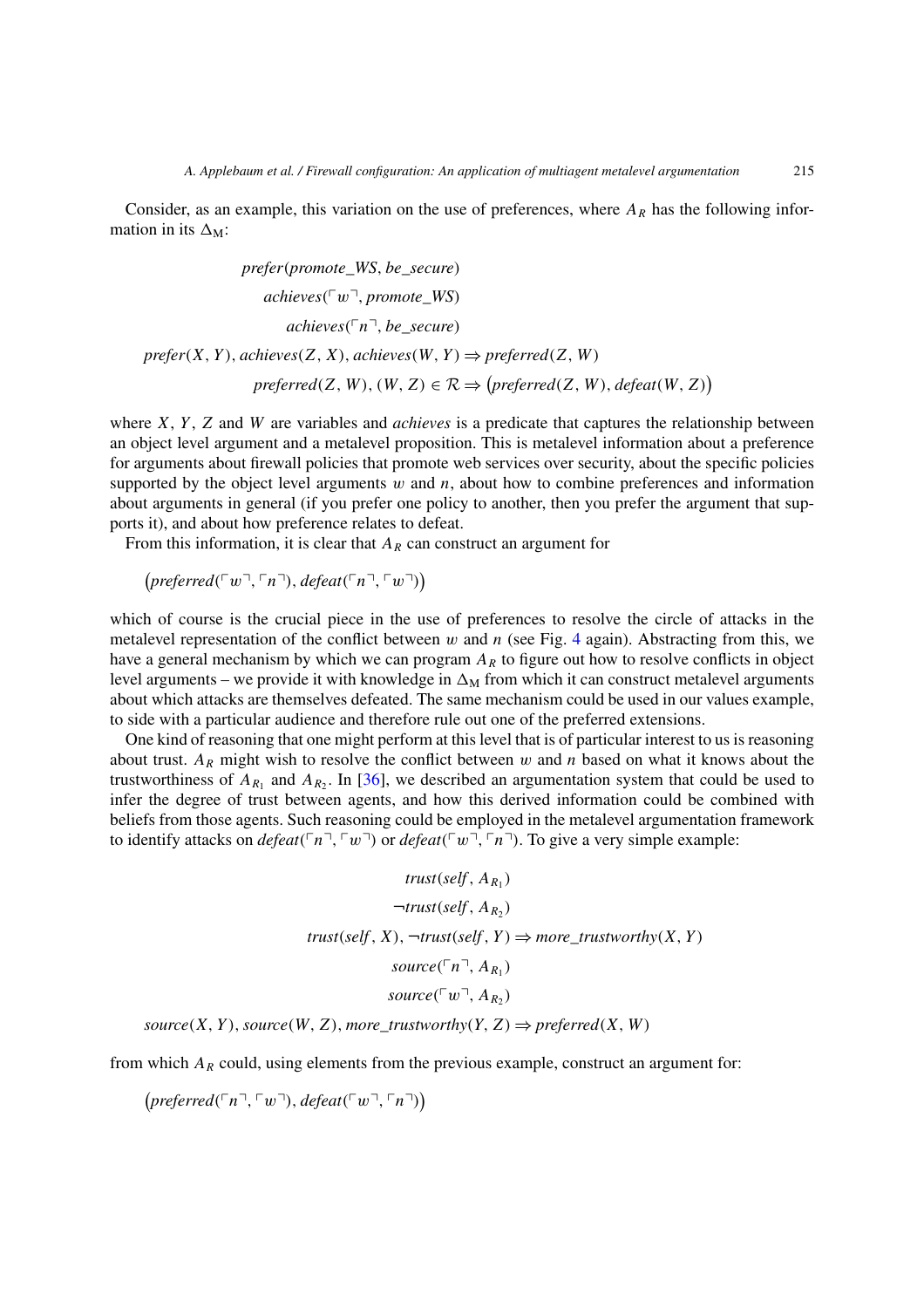which would provide an alternative way to resolve the object level conflict between  $w$  and  $n -$  the fact that *n* is provided by a more trustworthy source than *w* is an argument against *w* defeating *n*.

#### *4.6. Discussion*

The examples in the previous section have demonstrated how metalevel argumentation can be used to represent firewall policies in such a way that a conflict in the rules is exposed at the metalevel. They have further shown how metalevel argumentation can capture the way that existing approaches, such as preference-based and value-based reasoning, can be used to resolve such conflicts. The key advantage that we see to using metalevel argumentation is that conflicts and their resolution are exposed at the metalevel, rather than being buried in the computation of justified arguments. The metalevel approach does not provide any reasoning that is not provided by existing approaches, but by handling arguments at the metalevel as objects that can be themselves the subject of arguments, reasoning about those arguments, and the conflicts between them, becomes explicit. In firewall configuration, the final decision about how to set the firewall up is going to be taken by a human system administrator – someone who is probably not an expert in argumentation – and our hypothesis is that any additional clarity will make their job much easier. We already have some evidence that providing arguments for and against decision options helps users to become more confident in their decisions [\[43\]](#page-21-4), albeit in the domain of intelligence analysis rather than firewall configuration. More recent work [\[1](#page-19-7)], provides some support for the use of argumentation in maintaining secure services. In particular, this latter work showed that using argumentation to support the definition of firewall policies provided more complete and correct policies at the cost of some additional effort. However, we do not yet have any empirical evidence concerning the use of metalevel argumentation in handling firewall policies.

We also note that we started by discussing four kinds of anomaly in firewall rules – shadowing, correlation, redundancy and generalization. Our examples are all instances of shadowing. Before we can claim that metalevel argumentation can, in general, help with detecting and resolving firewall anomalies we must first also demonstrate that the approach can deal with the other forms of anomaly.

Finally, we point out a further extension of the approach we have been detailing in this paper. In [\[35](#page-20-15)], we identified a number of argumentation schemes for reasoning about trust. In particular, we identified two broad classes of scheme: schemes for deriving trust and schemes for propagating trust. The schemes for deriving trust are exemplified by the scheme for direct experience: if *A* has previous successful interactions with  $B$ , then that is the basis of an argument that  $A$  should trust  $B$  in future integrations. The schemes for propagating trust are exemplified by transitivity: if *A* trusts *B* and *B* trusts *C*, then that forms the basis for an argument that *A* should trust *C*. Of course, both these schemes can be flawed, and [\[35](#page-20-15)] captures these flaws as critical questions. These identify situations in which the argument generated by the scheme is not sound. For example, direct experience can be questioned if *B* is not known to be the same individual with whom *A* has interacted in the past. Similarly, transitivity can be questioned if the context in which *A* trusts *B* is not the same as the context in which *B* trusts *C*.

These trust schemes and the relevant critical questions could be implemented in the same metalevel argumentation framework that we have been discussing. At the object level we encode the schemes as defeasible rules that allow the relevant arguments to be constructed, for example capturing transitivity with the rule:

 $trust(X, Y), trust(Y, Z) \Rightarrow trust(X, Z)$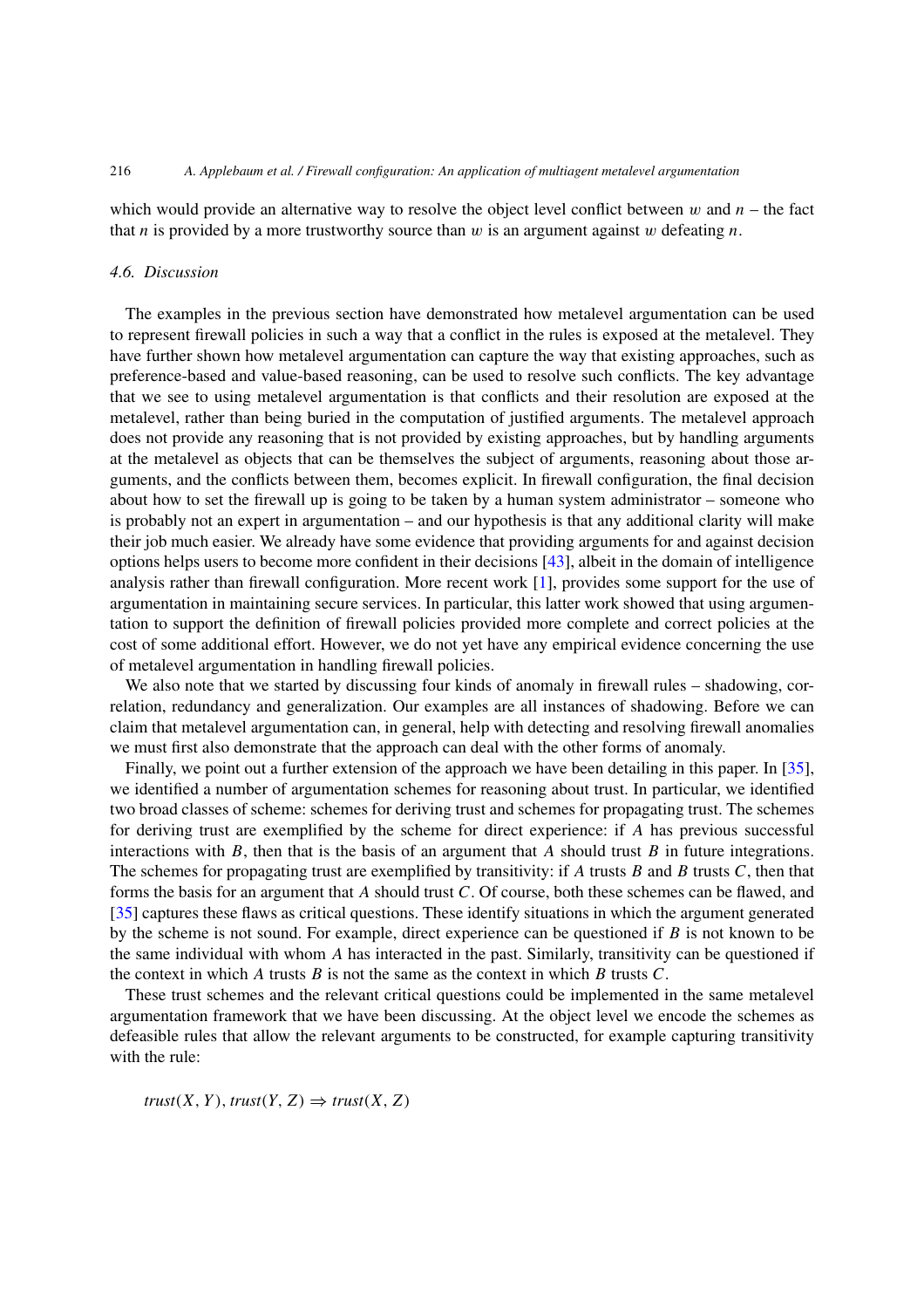Then we capture the critical questions at the metalevel. For example, the critical question about context can be captured in a very similar way to that in which we captured trustworthiness in the previous section. In this case, we need metalevel knowledge about the context in which trust exists between agents, and a rule to identify if transitivity was used in the construction of an argument at the object level, and to ensure that the object-level argument is defeated if contexts do not match:

*trust*\_*context(self, teacher, childcare) trust*\_*context(teacher, mechanic, car*\_*repair)*  $\lceil \mathit{trust}(X, Y), \mathit{trust}(Y, Z) \Rightarrow \mathit{trust}(X, Z) \rceil \in \mathit{Support}(\lceil a \rceil),$ *trust\_context*(*X, Y, C*)*, trust\_context*(*Y, Z, D*)*, C*  $\neq$  *D*  $\Rightarrow$  *defeat*(*CQ<sub>context</sub>*,  $\lceil a \rceil$ )

where the symbol *CQ<sub>context</sub>* identifies the critical question about context. This is close to the approach adopted by [\[34](#page-20-16)], though the latter paper captures critical questions though the use of undercutting [\[39\]](#page-20-6) rules, which (in our example) would deny the applicability of the transitivity rule rather than (as we do) ensuring that the argument generated using the rule is defeated. Of course, undercutting attacks are implicitly a metalevel notion.

Now, one important difference between the example above, and that in Section [4.5,](#page-14-0) is that in the latter example, reasoning about trust was at the metalevel, and in our example here it is at the object level. There need be no conflict between the two approaches. As [\[51](#page-21-5)] points out, it is possible to have many levels of metalevel reasoning. We can easily construct a system in which arguments about policy happen at level 0, then level 1 contains rules, facts and arguments making inferences about trust, just as in Section [4.5.](#page-14-0) These level 1 arguments treat arguments at level 0 as object level arguments. Level 2 then contains fact rules and arguments about the applicability of arguments about trust (capturing critical questions about the schemes that generated level 1 arguments), and treating level 1 arguments as object level elements to be manipulated.

#### <span id="page-17-0"></span>**5. Related work**

Given the importance of security, the central role that firewalls play in ensuring security, and the complexity of configuring firewalls, there has been considerable work on approaches to support firewall configuration. [\[2\]](#page-19-0) implemented a set of algorithms in "Firewall Policy Advisor", a user-friendly tool. These algorithms use a firewall policy tree to deal with centralized and distributed firewalls [\[3](#page-19-8)]. [\[52\]](#page-21-6) introduced FIREMAN, a static analysis toolkit to check anomalies in individual firewalls as well as among distributed firewalls.

Similar work has been carried out based on the use of formal logic. [\[22\]](#page-20-17) proposed a formal logic for reasoning about the meaning of the firewall rules. Logic may be used to prove properties of a rule set and to detect a number of anomalies within a rule set. [\[23](#page-20-18)[,24](#page-20-19)] used ordered binary decision diagrams (BDD's) to represent rule sets as a boolean expressions, again proving a means to analyze the rule sets. However, the system does not allow the definition of rules using a logic programming syntax. In contrast, [\[21](#page-20-20)] presented a tool based on constraint logic programming (CLP) for analyzing firewall rules. This tool was implemented using Eclipse CLP, which makes it easy to express and extend the knowledge base of the system. [\[11](#page-19-9)] used a related approach, modelling firewall policies using a spatio-temporal logic that makes it possible to use model checking to find anomalies.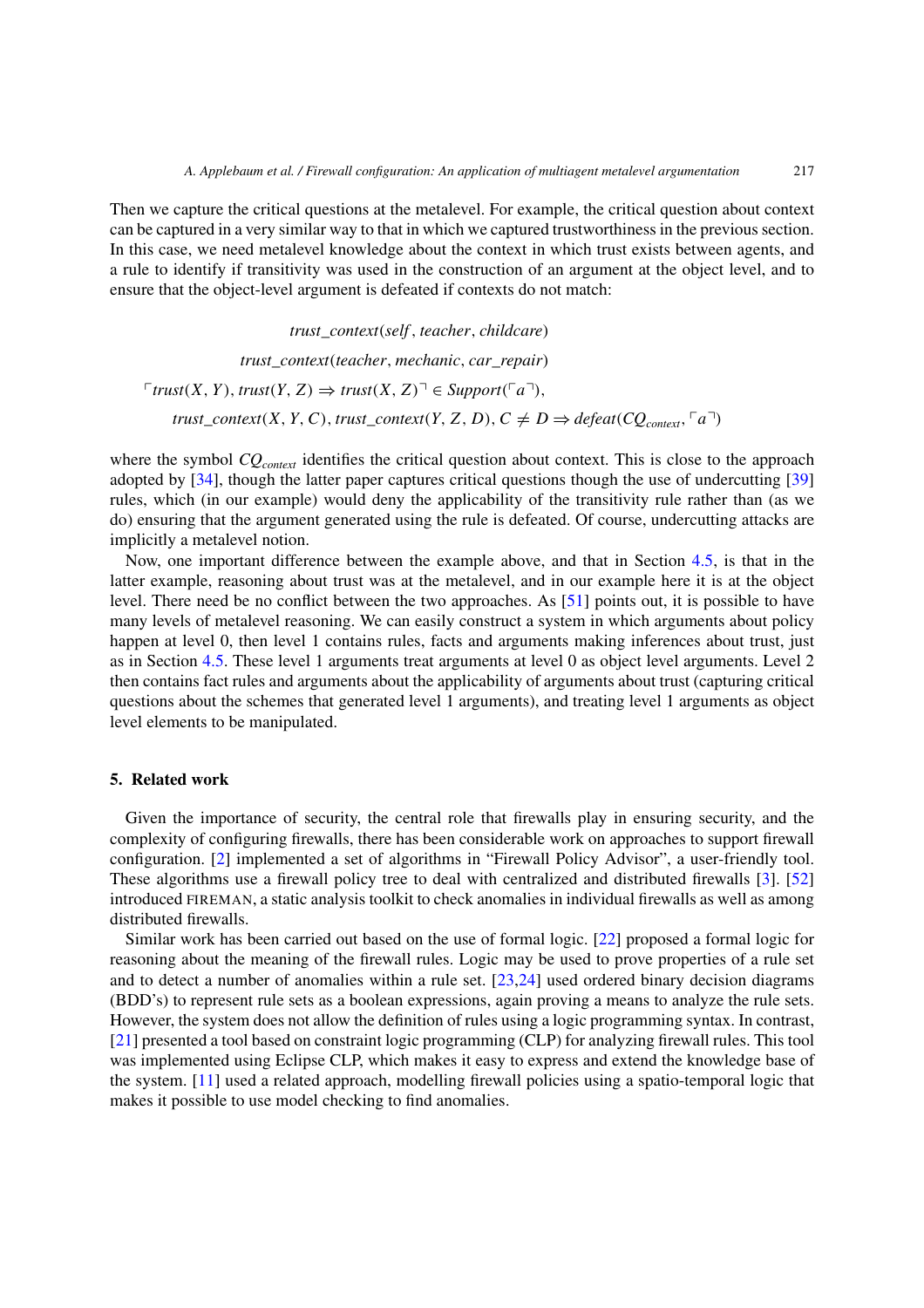Argumentation-based firewall configuration has been studied by several authors. [\[8\]](#page-19-10) described a technique based on Argumentation for Logic Programming with Priorities, allowing administrators to use high-level abstractions in specifying their network security requirements. In [\[9](#page-19-11)], this work was extended to automatically generate firewall policies from higher-level requirements; and in previous work, we [\[6](#page-19-12)[,42\]](#page-20-21) have discussed how to use argumentation to handle firewall anomalies and, more generally, to address cyber-security. [\[41\]](#page-20-22) applied Defeasible Logic Programming (DeLP) for validation and reconfiguration of a firewall, while [\[14](#page-19-13)] used and argument-based logic programming engine to enforce security requirements dynamically. Similarly, [\[29](#page-20-23)] showed how to analyze security systems using abstract argumentation framework.

More work associated with firewall configuration has been published that goes beyind the use of logic. [\[19](#page-20-24)] developed models for policy conflict analysis, taking into account semantic information about policy specifications. [\[53](#page-21-7)] proposed a policy algebra framework for security policy enforcement in hybrid firewalls, making use of the basic algebra used in rule sets, such as addition, conjunction, subtraction and summation. [\[30](#page-20-25)] presented a firewall analysis engine named Fang, based on a combination of a graph algorithms and a rule-base simulator.

Our use of metalevel argumentation sets our work apart from all of the work cited. All approaches to reasoning about firewall rules yet published have concentrated on object level reasoning. Our work is the first we are aware of to look at reasoning about firewall rules at the metalevel. Indeed, there is very little that has been written on metalevel argumentation. As already mentioned, metalevel argumentation was formally introduced in [\[32](#page-20-2)], and the idea of metalevel argumentation has been used [\[31\]](#page-20-26) to provide an abstract integration of accrual and dialectical argumentation and to integrate argumentation-based reasoning about preferences with the object level arguments. [\[44\]](#page-21-8) presented an argumentation-based model of social interaction integrating both object-level and metalevel argumentation, and, as already mentioned, [\[34\]](#page-20-16) integrated structured argumentation and metalevel argumentation to express argumentation schemes. Both these latter papers are a close fit with what we discuss here, though neither addresses our firewall domain.

Finally, where our work touches on the idea of bringing in reasoning about trust at the metalevel, we are clearly beginning to overlap with the work of Villata et al. [\[46](#page-21-9)[,47\]](#page-21-10) who have written quite extensively about how to represent and resolve arguments that attack arguments about the trustworthiness of agents. If this kind of reasoning were to be incorporated into our framework, it would require a second level of metareasoning – the first metalevel would be used to make statements about the trustworthiness of arguments and the effect of such statements on object-level defeats, and the second metalevel would make statements attacking these statements of trustworthiness. Resolving arguments at the second level would then inform which statements hold at the first level, and hence what arguments were preferred at the object level.

#### <span id="page-18-0"></span>**6. Conclusions**

This paper has discussed the application of metalevel argumentation to the problem of modelling firewall configurations. In particular, we have shown how to use the metalevel argumentation system of [\[32](#page-20-2)] such that object level arguments are concerned with which packets to accept and block in a firewall, and the metalevel arguments identify – and potentially resolve – conflicts between these object level arguments due to shadowing anomalies in the firewall rules. We have argued that since a human system administrator will ultimately have to set the firewall policy, the use of a metalevel formalism – which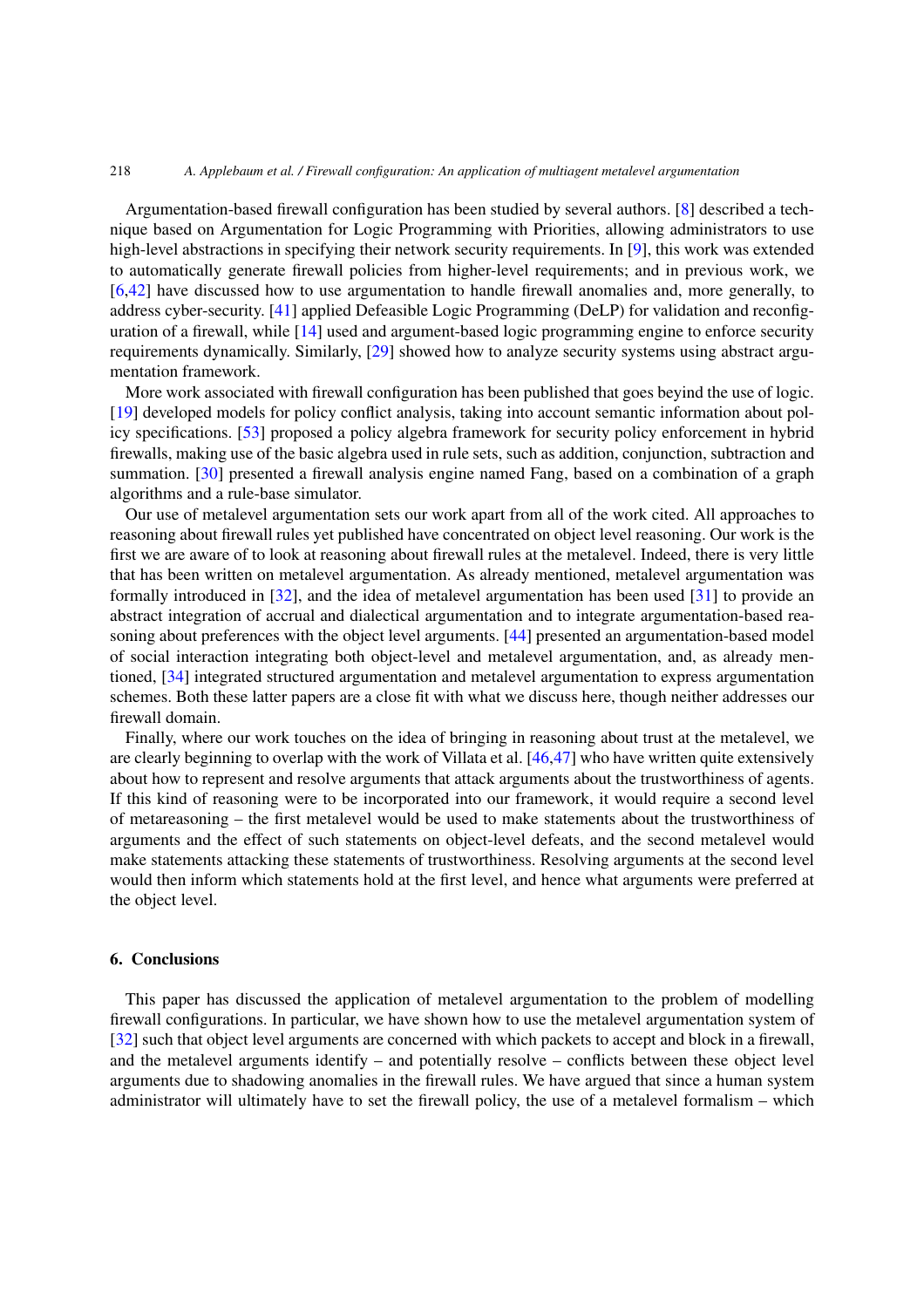makes explicit the (metalevel) arguments that explain *why* conflicts in rules arise and *how* they may be resolved – is appropriate. Since the initial version of this paper was published [\[7\]](#page-19-14), we have conducted human subject experiments [\[1](#page-19-7)[,43\]](#page-21-4) which show that using argumentation can be advantageous in complex tasks, giving some initial support for this contention. However, further experiments will be required to confirm this advantage in the firewall configuration domain.

#### **Acknowledgements**

Research was partially funded by the National Science Foundation, under grant CNS 1117761 and Army Research Laboratory and Cooperative Agreement Number W911NF-09-2-0053. The views and conclusions contained in this document are those of the authors and should not be interpreted as representing the official policies, either expressed or implied, of the Army Research Laboratory, the National Science Foundation, or the U.S. Government.

Thanks to Sanjay Modgil and the anonymous reviewers for their helpful comments on the paper.

#### **References**

- <span id="page-19-7"></span>[1] N. Ajmeri, C.-W. Hang, S. Parsons and M. Singh, Aragorn: Eliciting and maintaining secure service policies, 2016 (in submission).
- <span id="page-19-0"></span>[2] E. Al-Shaer and H. Hamed, Firewall policy advisor for anomaly discovery and rule editing, in: *Integrated Network Management, 2003. IFIP/IEEE Eighth International Symposium on*, IEEE, 2003, pp. 17–30. doi[:10.1109/INM.2003.](http://dx.doi.org/10.1109/INM.2003.1194157) [1194157.](http://dx.doi.org/10.1109/INM.2003.1194157)
- <span id="page-19-8"></span>[3] E. Al-Shaer and H. Hamed, Discovery of policy anomalies in distributed firewalls, in: *INFOCOM 2004. Twenty-Third AnnualJoint Conference of the IEEE Computer and Communications Societies*, Vol. 4, IEEE, 2004, pp. 2605–2616.
- <span id="page-19-5"></span>[4] L. Amgoud and C. Cayrol, On the acceptability of arguments in preference-based argumentation framework, in: *Proceedings of the 14th Conference on Uncertainty in Artificial Intelligence*, 1998, pp. 1–7.
- <span id="page-19-4"></span>[5] L. Amgoud and C. Cayrol, A reasoning model based on the production of acceptable arguments, *Annals of Mathematics and Artifical Intelligence* **34**(3) (2002), 197–215. doi[:10.1023/A:1014490210693.](http://dx.doi.org/10.1023/A:1014490210693)
- <span id="page-19-12"></span>[6] A. Applebaum, K.N. Levitt, J. Rowe and S. Parsons, Arguing about firewall policy, in: *Proceedings of the 4th International Conference on Computational Models of Argument*, IOS Press, Vienna, Austria, 2012, pp. 91–102.
- <span id="page-19-14"></span>[7] A. Applebaum, Z. Li, A.R. Syed, K. Levitt, S. Parsons, J. Rowe and E.I. Sklar, Firewall configuration: An application of multiagent metalevel argumentation, in: *Proceedings of the Workshop on Argumentation in Multiagent Systems (ArgMAS) at Autonomous Agents and MultiAgent Systems (AAMAS)*, Valencia, Spain, 2012.
- <span id="page-19-10"></span>[8] A. Bandara, A. Kakas, E. Lupu and A. Russo, Using argumentation logic for firewall policy specification and analysis, in: *Large Scale Management of Distributed Systems*, 2006, pp. 185–196. doi[:10.1007/11907466\\_16.](http://dx.doi.org/10.1007/11907466_16)
- <span id="page-19-11"></span>[9] A. Bandara, A. Kakas, E. Lupu and A. Russo, Using argumentation logic for firewall configuration management, in: *Integrated Network Management, 2009. IM'09. IFIP/IEEE International Symposium on*, IEEE, 2009, pp. 180–187. doi[:10.1109/INM.2009.5188808.](http://dx.doi.org/10.1109/INM.2009.5188808)
- <span id="page-19-3"></span>[10] P. Baroni, M. Caminada and M. Giacomin, An introduction to argumentation semantics, *The Knowledge Engineering Review* (2011).
- <span id="page-19-9"></span>[11] N. Basumatary and S.M. Hazarika, Model checking a firewall for anomalies, in: *Emerging Trends and Applications in Computer Science (ICETACS), 2013 1st International Conference on*, IEEE, 2013, pp. 92–96. doi[:10.1109/ICETACS.](http://dx.doi.org/10.1109/ICETACS.2013.6691402) [2013.6691402.](http://dx.doi.org/10.1109/ICETACS.2013.6691402)
- <span id="page-19-6"></span>[12] T.J.M. Bench-Capon, Persuasion in practical argument using value-based argumentation frameworks, *Journal of Logic and Computation* **13**(3) (2003), 429–448. doi[:10.1093/logcom/13.3.429.](http://dx.doi.org/10.1093/logcom/13.3.429)
- <span id="page-19-1"></span>[13] J. Bentahar, R. Alam, Z. Maamar and N.C. Narendra, Using argumentation to model and deploy agent-based B2B applications, *Knowledge-Based Systems* **23**(7) (2010), 677–692. doi[:10.1016/j.knosys.2010.01.005.](http://dx.doi.org/10.1016/j.knosys.2010.01.005)
- <span id="page-19-13"></span>[14] T. Bouyahia, M.S. Idrees, N. Cuppens-Boulahia, F. Cuppens and F. Autrel, Metric for security activities assisted by argumentative logic, in: *Data Privacy Management, Autonomous Spontaneous Security, and Security Assurance*, Springer, 2015, pp. 183–197.
- <span id="page-19-2"></span>[15] M.W.A. Caminada, On the issue of reinstatement in argumentation, in: *Proceedings of the 10th European Conference on Logic in Artificial Intelligence*, Liverpool, UK, 2006, pp. 111–123. doi[:10.1007/11853886\\_11.](http://dx.doi.org/10.1007/11853886_11)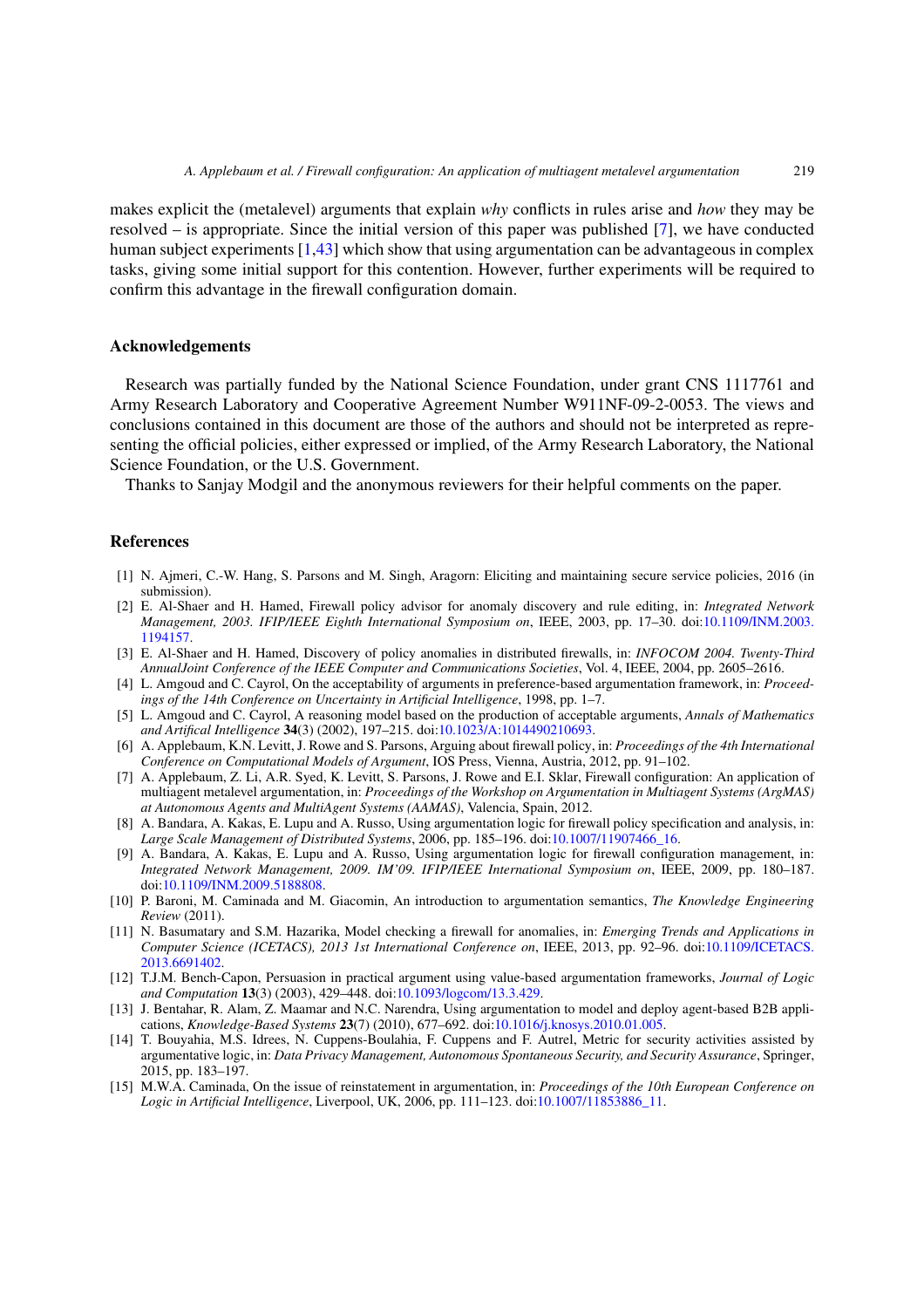- <span id="page-20-4"></span>[16] M.W.A. Caminada, An algorithm for computing semi-stable semantics, in: *Proceedings of the 9th European Conference on Symbolic and Quantitative Approaches to Reasoning with Uncertainty*, Verona, Italy, 2007, pp. 222–234. doi[:10.1007/](http://dx.doi.org/10.1007/978-3-540-75256-1_22) [978-3-540-75256-1\\_22.](http://dx.doi.org/10.1007/978-3-540-75256-1_22)
- <span id="page-20-11"></span>[17] M.W.A. Caminada and L. Amgoud, On the evaluation of argumentation formalisms, *Artificial Intelligence* **171**(5–6) (2007), 286–310. doi[:10.1016/j.artint.2007.02.003.](http://dx.doi.org/10.1016/j.artint.2007.02.003)
- <span id="page-20-7"></span>[18] M.W.A. Caminada, W.A. Carnielli and P.E. Dunne, Semi-stable semantics, *Journal of Logic and Computation* **22** (2012), 1207–1254. doi[:10.1093/logcom/exr033.](http://dx.doi.org/10.1093/logcom/exr033)
- <span id="page-20-24"></span>[19] S. Davy and B. Jennings, Harnessing models for policy conflict analysis, *Inter-Domain Management* (2007), 176–179. doi[:10.1007/978-3-540-72986-0\\_19.](http://dx.doi.org/10.1007/978-3-540-72986-0_19)
- <span id="page-20-3"></span>[20] P.M. Dung, On the acceptability of arguments and its fundamental role in nonmonotonic reasoning, logic programming and *n*-person games, *Artificial Intelligence* **77** (1995), 321–357. doi[:10.1016/0004-3702\(94\)00041-X.](http://dx.doi.org/10.1016/0004-3702(94)00041-X)
- <span id="page-20-20"></span>[21] P. Eronen and J. Zitting, An expert system for analyzing firewall rules, in: *Proceedings of the 6th Nordic Workshop on Secure IT Systems (NordSec 2001)*, 2001, pp. 100–107.
- <span id="page-20-17"></span>[22] J. Govaerts, A. Bandara and K. Curran, A formal logic approach to firewall packet filtering analysis and generation, *Artificial Intelligence Review* **29**(3) (2008), 223–248. doi[:10.1007/s10462-009-9147-0.](http://dx.doi.org/10.1007/s10462-009-9147-0)
- <span id="page-20-18"></span>[23] S. Hazelhurst, Algorithms for analysing firewall and router access lists, Technical report, Department of Computer Science, University of the Witwatersrand, 2000.
- <span id="page-20-19"></span>[24] S. Hazelhurst, A. Fatti and A. Henwood, Binary decision diagram representations of firewall and router access lists, Technical report, Department of Computer Science, University of the Witwatersrand, 1998.
- <span id="page-20-0"></span>[25] K. Ingham and S. Forrest, Network firewalls, in: *Enhancing Computer Security with Smart Technology*, 2006, pp. 9–40.
- <span id="page-20-5"></span>[26] P. Krause, S. Ambler, M. Elvang-Gørannson and J. Fox, A logic of argumentation for reasoning under uncertainty, *Computational Intelligence* **11**(1) (1995), 113–131. doi[:10.1111/j.1467-8640.1995.tb00025.x.](http://dx.doi.org/10.1111/j.1467-8640.1995.tb00025.x)
- <span id="page-20-1"></span>[27] J. Kurose and K. Ross, *Computer Networking: A Top-down Approach*, Addison-Wesley, 2010.
- <span id="page-20-8"></span>[28] Z. Li and S. Parsons, On argumentation with purely defeasible rules, in: *9th International Conference on Scaleable Uncertainty Management*, Quebec City, 2015.
- <span id="page-20-23"></span>[29] F. Martinelli, F. Santini and A. Yautsiukhin, Network security supported by arguments, in: *Privacy, Security and Trust (PST), 2015 13th Annual Conference on*, IEEE, 2015, pp. 165–172. doi[:10.1109/PST.2015.7232969.](http://dx.doi.org/10.1109/PST.2015.7232969)
- <span id="page-20-25"></span>[30] A. Mayer, A. Wool and E. Ziskind, Fang: A firewall analysis engine, in: *Security and Privacy, 2000. S&P 2000. Proceedings. 2000 IEEE Symposium on*, IEEE, 2000, pp. 177–187. doi[:10.1109/SECPRI.2000.848455.](http://dx.doi.org/10.1109/SECPRI.2000.848455)
- <span id="page-20-26"></span>[31] S. Modgil and T.J. Bench-Capon, Integrating dialectical and accrual modes of argumentation, *COMMA* **216** (2010), 335– 346.
- <span id="page-20-2"></span>[32] S. Modgil and T.J.M. Bench-Capon, Metalevel argumentation, *Journal of Logic and Computation* **6**(21) (2011), 959–1003. doi[:10.1093/logcom/exq054.](http://dx.doi.org/10.1093/logcom/exq054)
- <span id="page-20-9"></span>[33] S. Modgil and H. Prakken, A general account of argumentation with preferences, *Artificial Intelligence* **195** (2013), 361– 397. doi[:10.1016/j.artint.2012.10.008.](http://dx.doi.org/10.1016/j.artint.2012.10.008)
- <span id="page-20-16"></span>[34] J. Müller, A. Hunter and P. Taylor, Meta-level argumentation with argument schemes, in: *Scalable Uncertainty Management*, Springer, 2013, pp. 92–105. doi[:10.1007/978-3-642-40381-1\\_8.](http://dx.doi.org/10.1007/978-3-642-40381-1_8)
- <span id="page-20-15"></span>[35] S. Parsons, K. Atkinson, Z. Li, P. McBurney, E.I. Sklar, M. Singh, K. Haigh, K. Levitt and J. Rowe, Argument schemes for reasoning about trust, *Argumentation & Computation* **5**(2–3) (2014), 160–190. doi[:10.1080/19462166.2014.913075.](http://dx.doi.org/10.1080/19462166.2014.913075)
- <span id="page-20-14"></span>[36] S. Parsons, E.I. Sklar and P. McBurney, Using argumentation to reason with and about trust, in: *Proceedings of the 8th International Workshop on Argumentation in Multiagent Systems*, Taipei, Taiwan, 2011.
- <span id="page-20-12"></span>[37] S. Parsons, E.I. Sklar, J. Salvit, H. Wall and Z. Li, ArgTrust: Decision making with information from sources of varying trustworthiness (Demonstration), in: *Proceedings of the 12th International Conference on Autonomous Agents and Multiagent Systems*, St Paul, MN, 2013.
- <span id="page-20-10"></span>[38] S. Parsons, M. Wooldridge and L. Amgoud, Properties and complexity of formal inter-agent dialogues, *Journal of Logic and Computation* **13**(3) (2003), 347–376. doi[:10.1093/logcom/13.3.347.](http://dx.doi.org/10.1093/logcom/13.3.347)
- <span id="page-20-6"></span>[39] H. Prakken, An abstract framework for argumentation with structured arguments, *Argument and Computation* **1** (2010), 93–124. doi[:10.1080/19462160903564592.](http://dx.doi.org/10.1080/19462160903564592)
- <span id="page-20-13"></span>[40] H. Prakken and G. Sartor, Argument-based logic programming with defeasible priorities, *Journal of Applied Non-classical Logics* (1997).
- <span id="page-20-22"></span>[41] P. Rajkhowa, S.M. Hazarika and G.R. Simari, An application of defeasible logic programming for firewall verification and reconfiguration, in: *Quality, Reliability, Security and Robustness in Heterogeneous Networks*, Springer, 2013, pp. 527– 542. doi[:10.1007/978-3-642-37949-9\\_47.](http://dx.doi.org/10.1007/978-3-642-37949-9_47)
- <span id="page-20-21"></span>[42] J. Rowe, K. Levitt, S. Parsons, E.I. Sklar, A. Applebaum and S. Jalal, Argumentation logic to assist in security administration, in: *Proceedings of the 2012 Workshop on New Security Paradigms*, ACM, 2012, pp. 43–52. doi[:10.1145/](http://dx.doi.org/10.1145/2413296.2413301) [2413296.2413301.](http://dx.doi.org/10.1145/2413296.2413301)